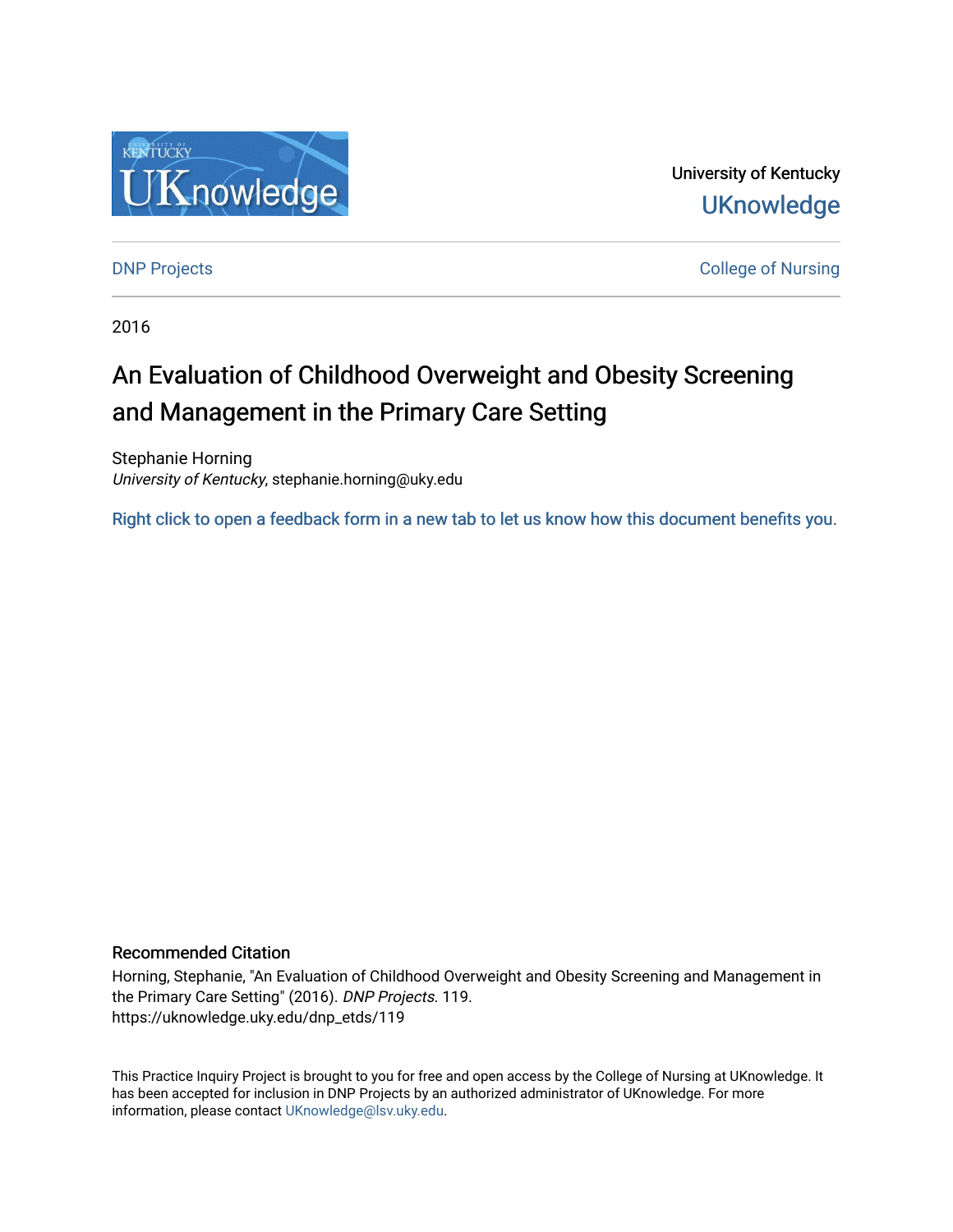### Running head: AN EVALUATION OF CHILDHOOD OVERWEIGHT AND OBESITY

### Final DNP Project Report

An Evaluation of Childhood Overweight and Obesity Screening and Management

in the Primary Care Setting

Stephanie Horning

University of Kentucky College of Nursing Fall 2016

Judith Daniels, PhD, APRN-Committee Chair

Sharon Lock, PhD, APRN, FNAP, FAANP-Committee Member

Dawn Courtenay, MD-Clinical Mentor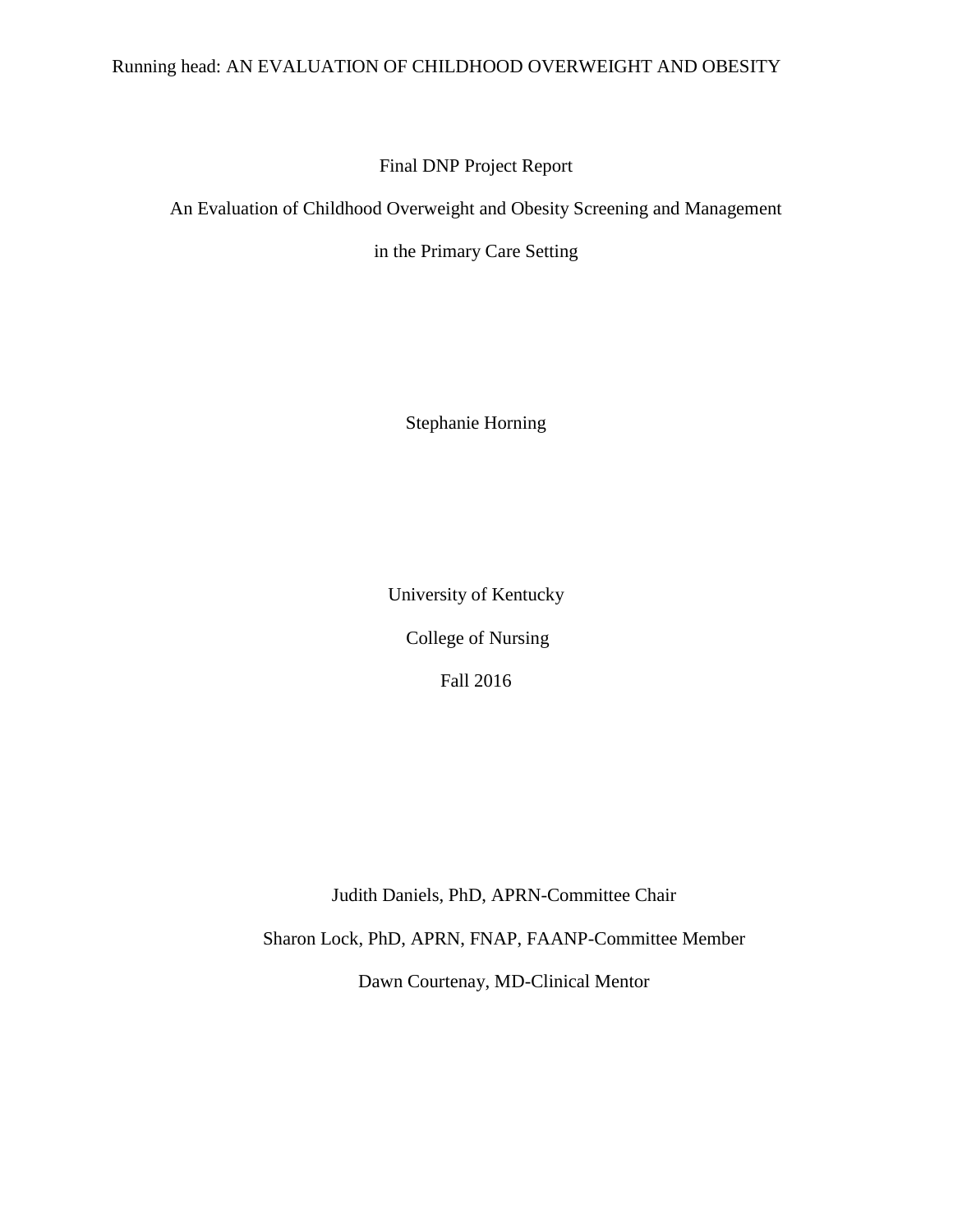### Dedication

I dedicate this project work to my children, Tyler and Morgan. Thank you for your patience during those times when mommy had to complete school work and couldn't play. I believe I role modeled for you what it looks like to work hard and now the time has paid off. I am done with school now babies so let's go play!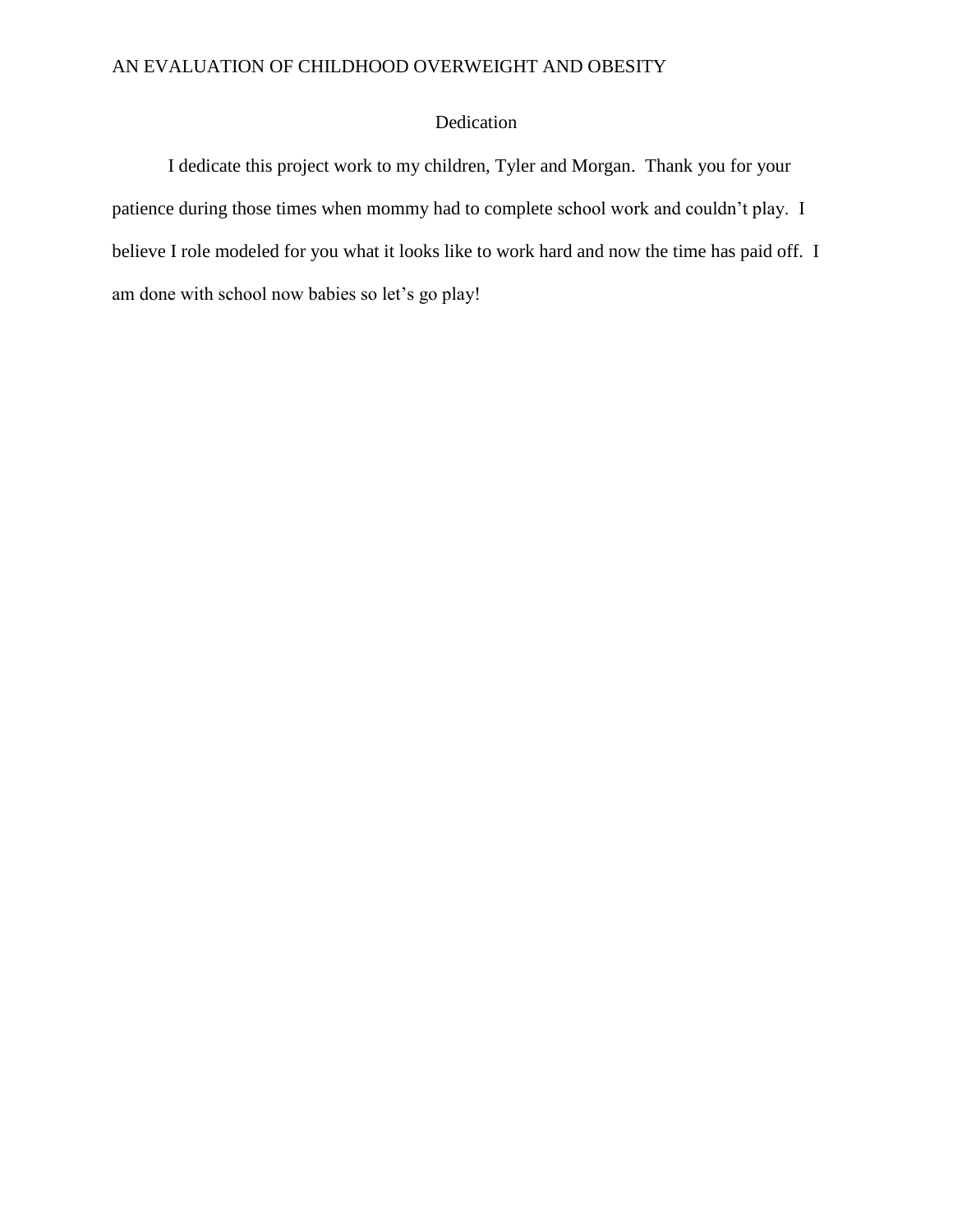#### Acknowledgements

I would like to thank my advisor Dr. Judi Daniels for her mentorship throughout this DNP journey. I would also like to thank Dr. Sharon Lock for her mentorship. Their support has positively impacted my success in this DNP program. I would like to express sincere gratitude to Dr. Kim Tharp-Barrie for her enthusiasm, compassion, encouragement, and mentorship. She has role modeled what a DNP nurse can accomplish and was instrumental in making this achievement a possibility for myself. I hope to exude the same enthusiasm in nursing and life's journey.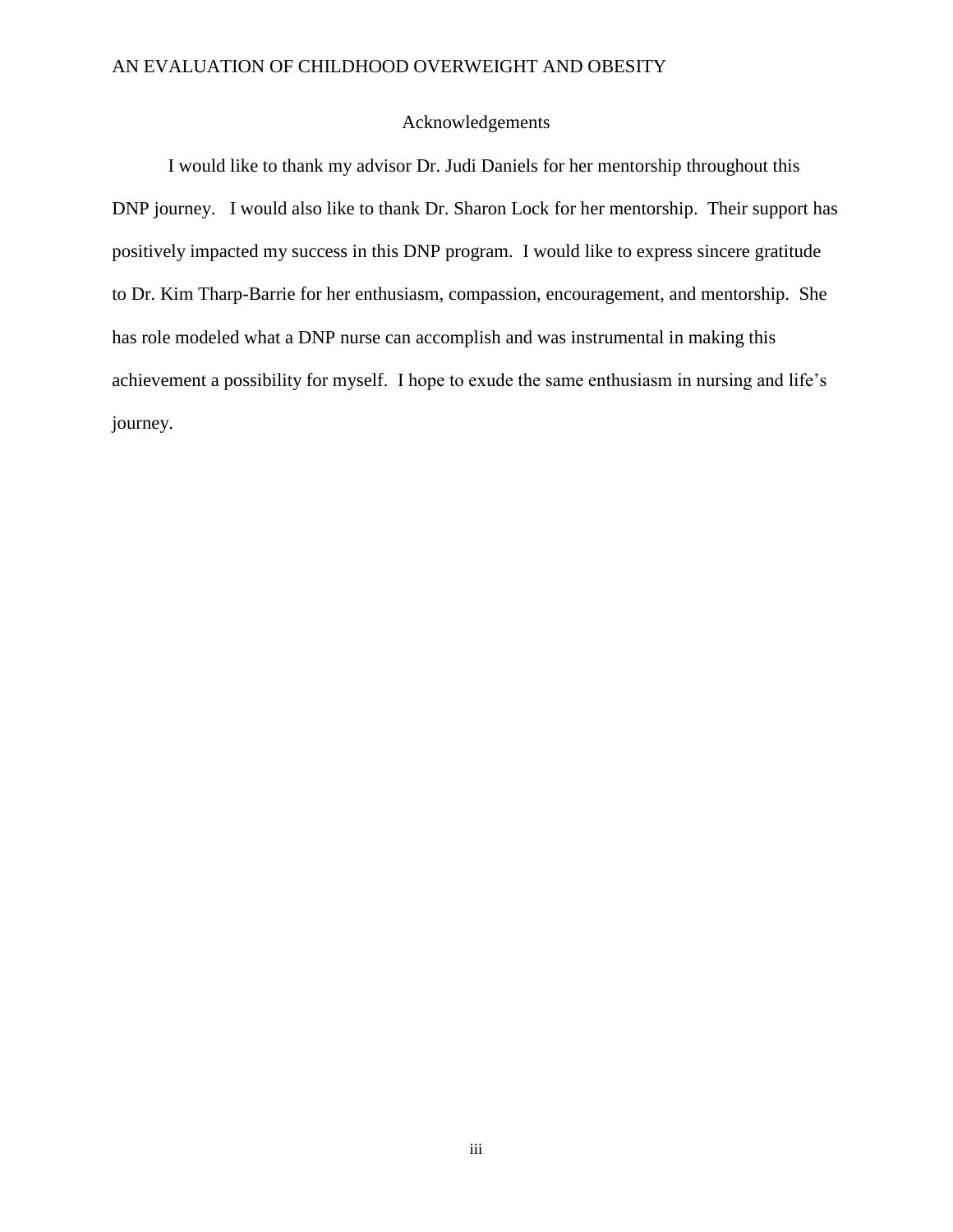## Table of Contents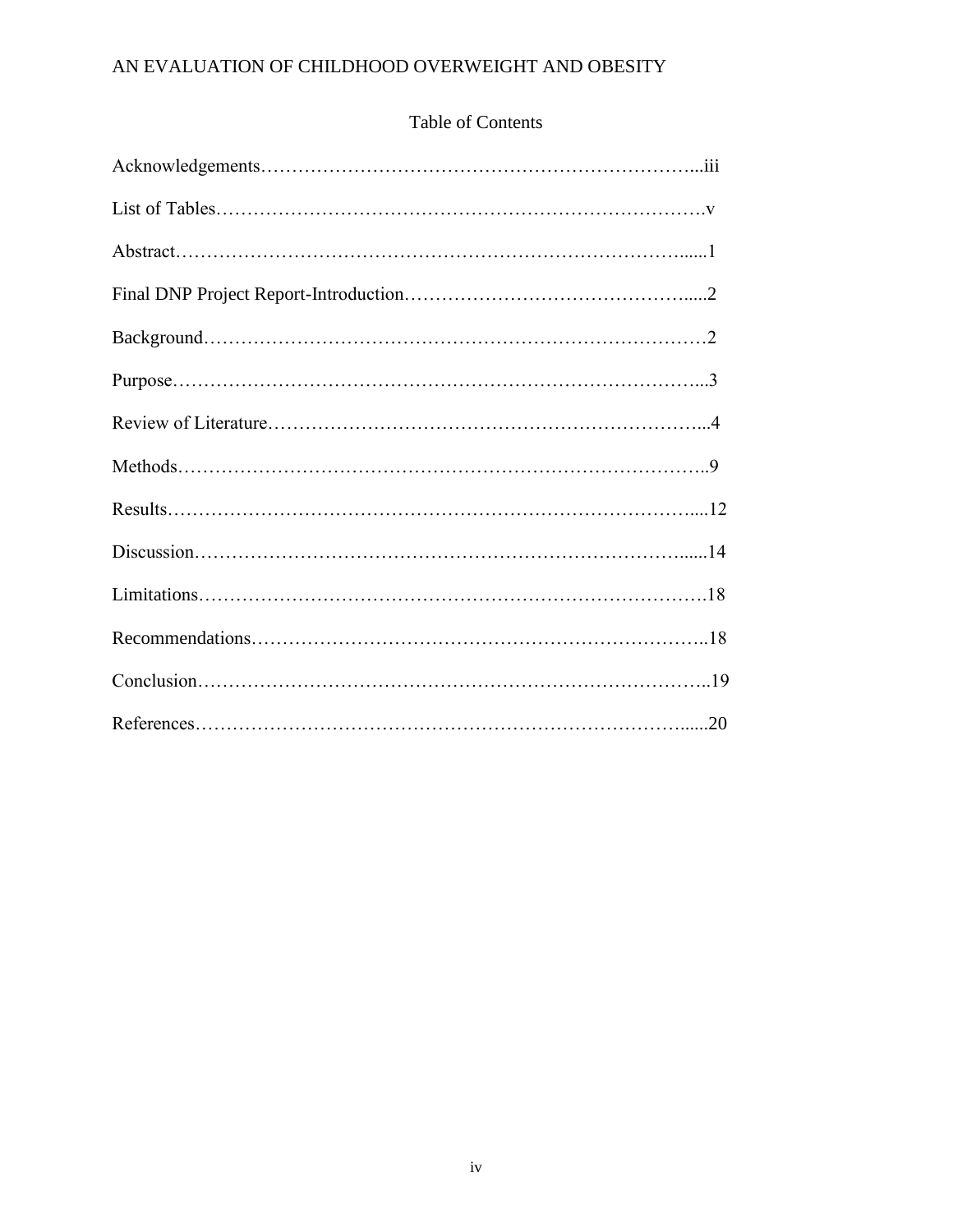# List of Tables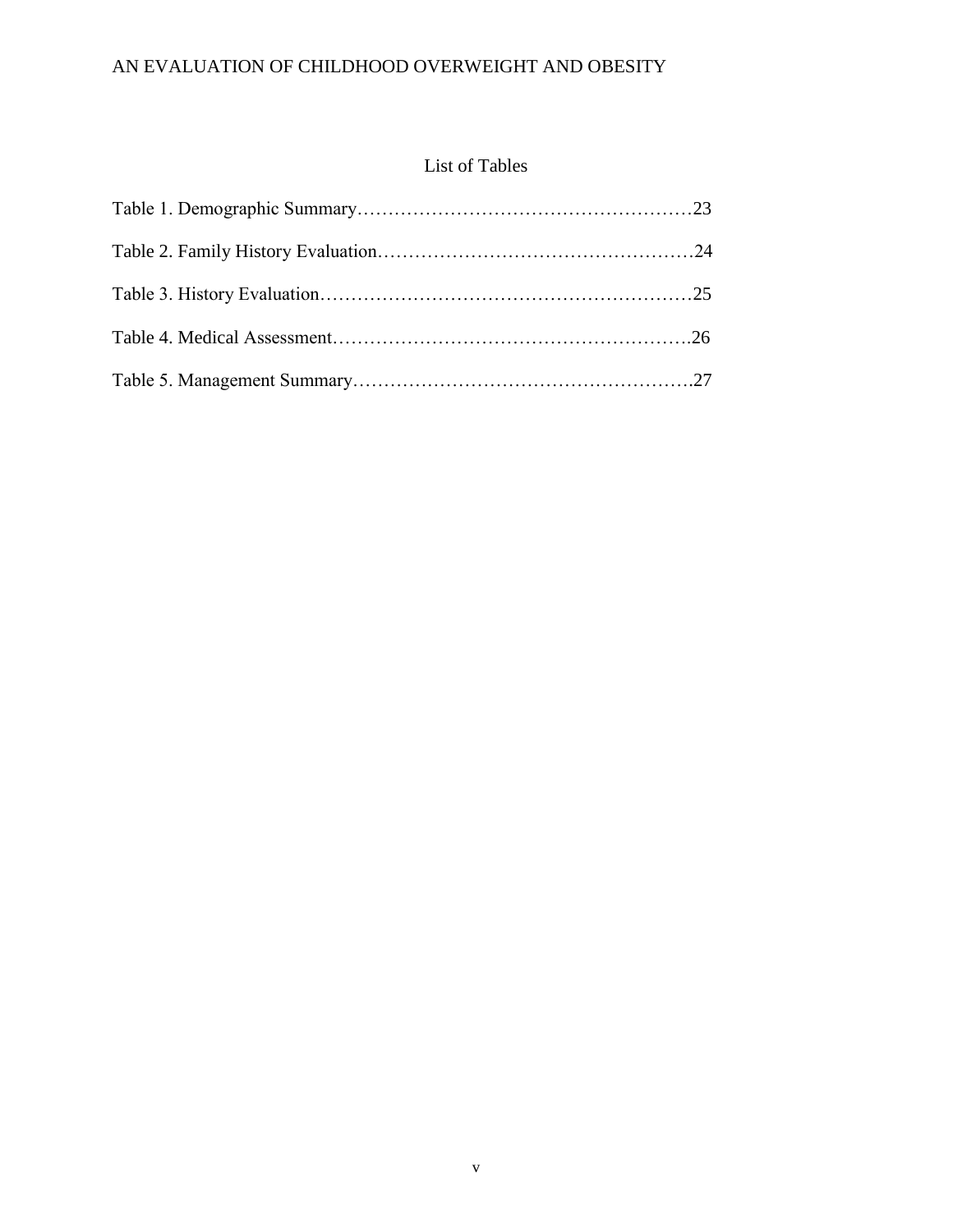#### Abstract

**Background-**In Kentucky, 19.7% of children ages 6-11 years old are obese ("Center for Disease Control and Prevention (CDC)," 2013). Approximately 50% of these children will become obese adults (Lazarou  $\&$  Kouta, 2010). It is imperative that interventions are initiated to normalize weight in childhood to offset the long term physical and psychosocial risks associated with obesity.

**Purpose-**The purpose of this gap analysis was to evaluate the screening and management of childhood overweight and obesity in one of Norton's healthcare primary care setting.

**Methods-**The electronic medical records of 35 children aged 10 to 11, who had BMIs  $>85<sup>th</sup>$ percentile were reviewed to evaluate the screening, diagnosis, and management of their weight. Focused interviews with the primary care providers were conducted to evaluate perceived barriers in the screening and management of childhood overweight and obesity.

**Results-**All children had a BMI percentile recorded yet no diagnosis of overweight or obesity was listed. There was no consistency between weight management plans and no follow-up appointments were made. No association was found between those with a previous well child check where a management plan was documented and a subsequent BMI. The provider interviews revealed perceived barriers in diagnosing and managing childhood obesity.

**Conclusion-**The recorded BMI percentile is not utilized for a comprehensive management plan. The inconsistency in the assessment and history contributes to a lack of individualization and follow-up for weight management.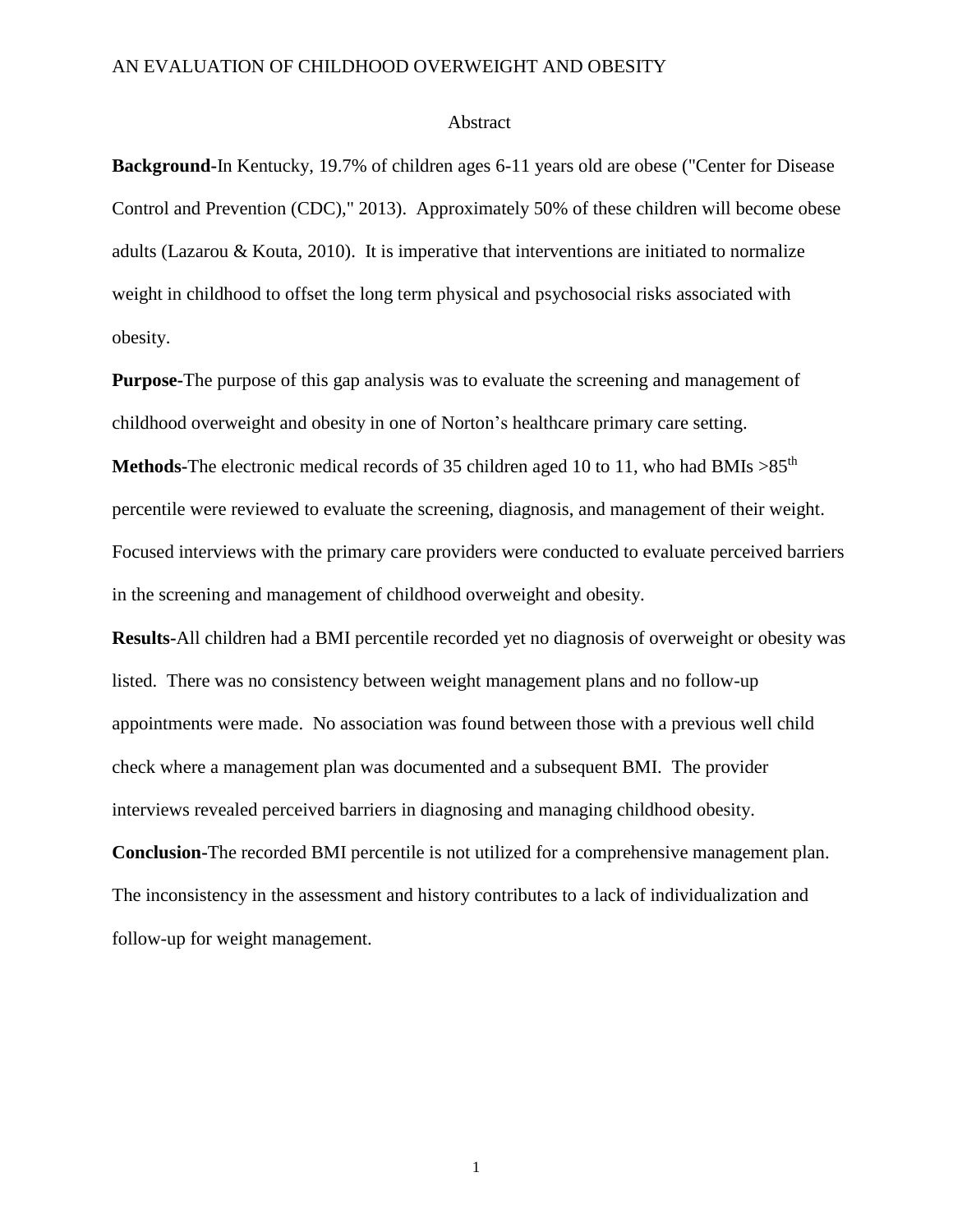An Evaluation of Childhood Overweight and

Obesity Screening and Management in the Primary Care Setting

Overweight and obesity in children aged 6-11 years are growing at alarming rates which contributes to the development of chronic diseases at a younger age (Lazarou & Kouta, 2010). The development of these chronic diseases is tragic to the population health of America and its financial stability from increasing healthcare costs. Important in the process of addressing this epidemic is screening children for overweight and obesity as well as providing treatment to both the child and parent in the primary care setting. The purpose of this project was to assess the screening and management of childhood overweight and obesity in the primary care setting.

#### **Background**

The CDC reports obesity rates among children 6-11 years of age are approximately 17.7% of in the United States, 19.7% in Kentucky, and 21% in Louisville, Kentucky (Center for Disease Control and Prevention [CDC], 2013). Approximately 50% of obese children will become obese adults (Lazarou & Kouta, 2010). The health risks associated with childhood overweight and obesity include immediate risks of digestive disorders, respiratory complications, sleeping disorders, social stigmatization, depression, hyperactivity disorders, and poor academic performance (Dority, McGarvey, & Kennedy, 2010). As many obese children become obese adults, the long term health risks include high blood pressure, diabetes, heart disease, cancer, and premature death (Dority et al., 2010). More than 50% of obese children present with at least one cardiovascular risk factor (Lazarou & Kouta).

Childhood overweight and obesity increases the risk for weight issues by 50% once in adulthood. Along with this increase are the medical costs associated with the consequences of obesity. Currently, estimates for these costs range from \$147 billion to nearly \$210 billion per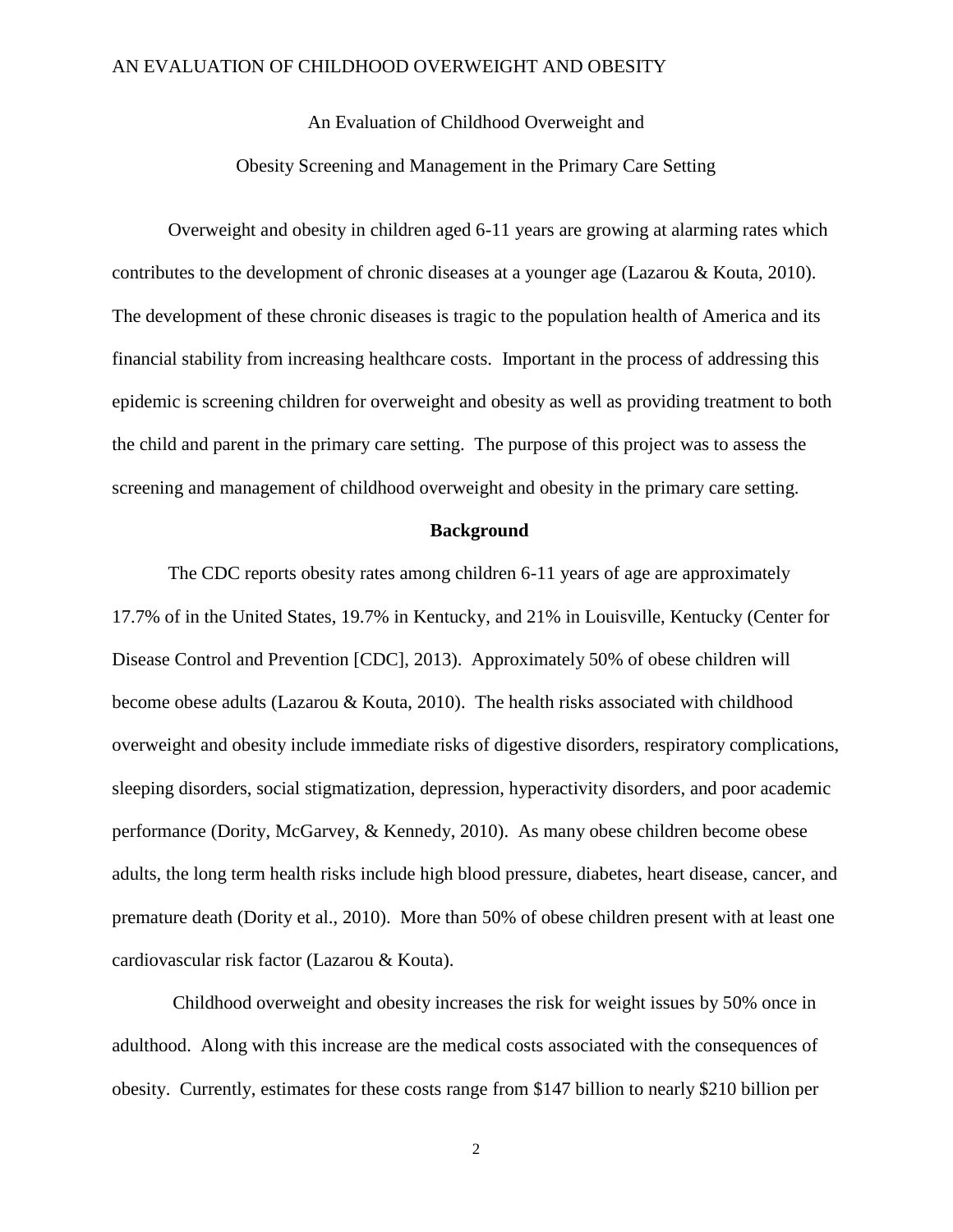year. In addition, obesity is associated with job absenteeism, lower productivity at work which cost employers approximately an additional \$506 per obese worker per year (The Healthcare Costs of Obesity, 2016). The annual medical expenditure is 37% higher for adults with an elevated body mass index (BMI) than adults of normal weight (Dority et al., 2010). This growing health problem in children and adults contributes to the skyrocketing healthcare costs in America.

#### **Purpose**

The primary care office of a large healthcare organization serves numerous pediatric patients in an urban setting. The providers are all specialized in family medicine and have an interest in preventative medicine. There was an expressed interest in identifying how childhood obesity is currently being approached and available resources for management.

The objective of this evaluation was to assess the screening and management of childhood overweight and obesity in the primary care setting. The evaluation consisted of an electronic medical record review and a focused interview with healthcare providers. In the electronic medical record review of all 10 to 11 year old well child checks (WCC) and a WCC within the past 3 years, the following questions were addressed:

- What percentage of children had their Body Mass Index (BMI) percentile calculated?
- If the BMI was calculated at  $>85<sup>th</sup>$  percentile, what percentage of children had a diagnosis of overweight assigned to the problem or if the BMI was calculated at  $>95<sup>th</sup>$  percentile, what percentage of children had a diagnosis of obesity assigned to the problem?
- If the BMI was  $>85<sup>th</sup>$  percentile, was weight addressed in a management plan? What resources were utilized to aid in the management? Was a plan for follow-up created?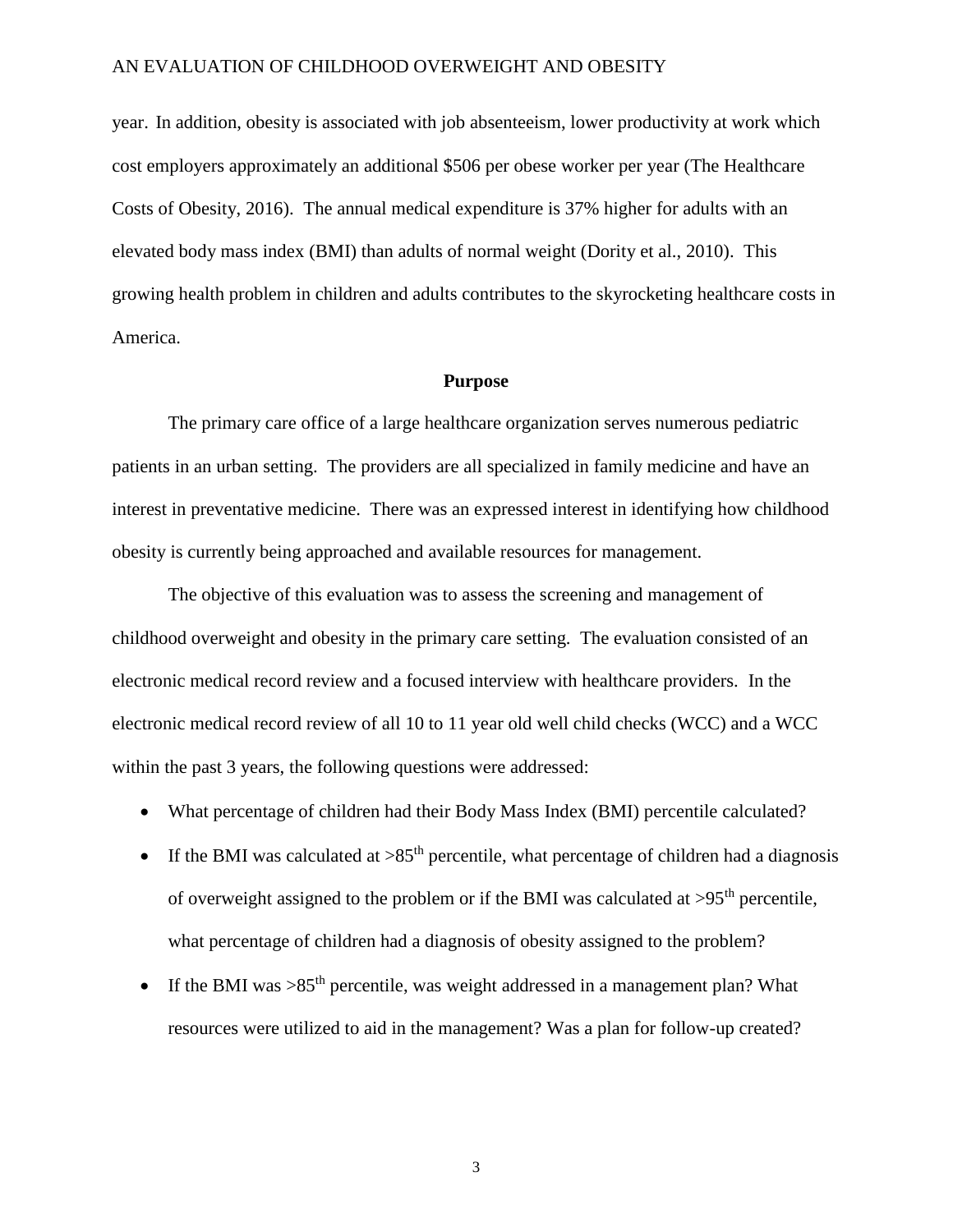- What assessments of overweight or obesity risk factors were reviewed to assist in developing an individualized plan, including consumption of sugar-sweetened beverages, fruit and vegetables, amount of sleep per night, amount of screen time per day, and amount of physical activity per day?
- Was the BMI percentile at the 10 to 11 year old well child exam impacted if a weight diagnosis was made at a previous WCC?
- What percentage of patients had blood pressure, glucose, or lipids assessed at the 10 to 11 year old WCC or previous visit?

In the focused interview with providers, the following questions were addressed:

- What are the perceived barriers of the providers in the diagnosis and management of childhood overweight or obesity in the primary care setting?
- What resources are utilized in the management of overweight or obesity in the child ages 6-11 years old?

### **Review of Literature**

Primary care practices play an important role in addressing childhood obesity. There are reported barriers in the screening and management of childhood obesity in this setting. Providers have reported being uncomfortable with raising the issue of weight, unclear about nutritional resources, and feelings of inadequacy in motivational interviewing (Silberberg et al., 2012). In addition, the providers have reported inadequate time during visits to counsel about weight issues as well as poor reimbursement for the counseling (Sesselberg, Klein, O'Conner, & Johnson, 2010).

Primary care providers need tools and support to address childhood obesity in the primary care environment. A recent national survey suggested the use of the 5-2-1-0 Let's Go!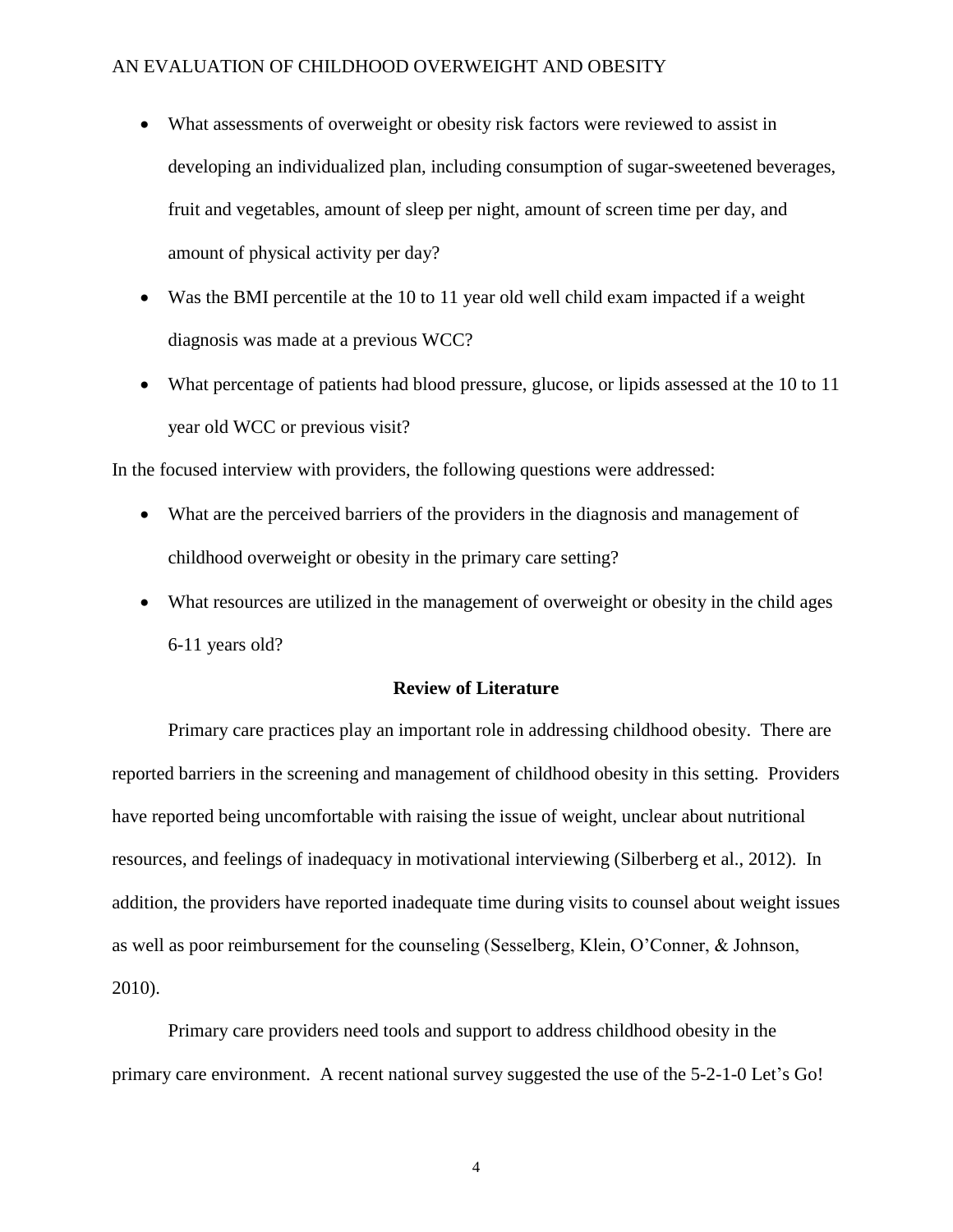program developed by the Maine Youth Overweight Collaborative as an effective and quick tool for assessment of overweight and obesity risk factors. It also assists the provider in discussing strategies on how to improve diet and exercise (Sesselberg, Klein, O'Conner, & Johnson, 2010). After initiating the 5-2-1-0 Let's Go program in 65 practices in Maine, the practice of documenting the patient's BMI percentile, weight classification, blood pressure, and assessing healthy habits increased from 30% to 60% during WCCs. In addition, the prevalence of overweight and obesity in children with a mean age of 11 decreased from 32.8% to 31.3% (Let's Go!, 2010).

In addition, participation in continuing medical education (CME) programs has been found to increase provider awareness of childhood obesity (Sesselberg et al., 2010). Providers are offered insights on other programs and strategies on how to incorporate weight management into the WCC. There are a number of guidelines available that address childhood obesity which providers would be exposed to in CME programs (Sesselberg et al.).

The healthcare guideline: Prevention and Management of Obesity for Children and Adolescents from the Institute of Clinical Systems Improvements (ICSI) offers evidence-based practice for providers. The focus of obesity prevention is through diet and exercise with family involvement. Prevention strategies involve annual WCCs which include the assessment of diet, physical activity, and sedentary behaviors. In addition, prevention includes limiting sugarsweetened drinks, 60 minutes of exercise per day, limit screen time to 2 hours per day, and eating at least 5 fruits and vegetables per day ("Prevention and management of obesity," 2013).

The ICSI guideline recommends a number of strategies in the management of childhood obesity. The interventions include following the 5-2-1-0 Let's Go! program with the goal of one pound weight loss per month. The primary interventions for success are healthy dietary intake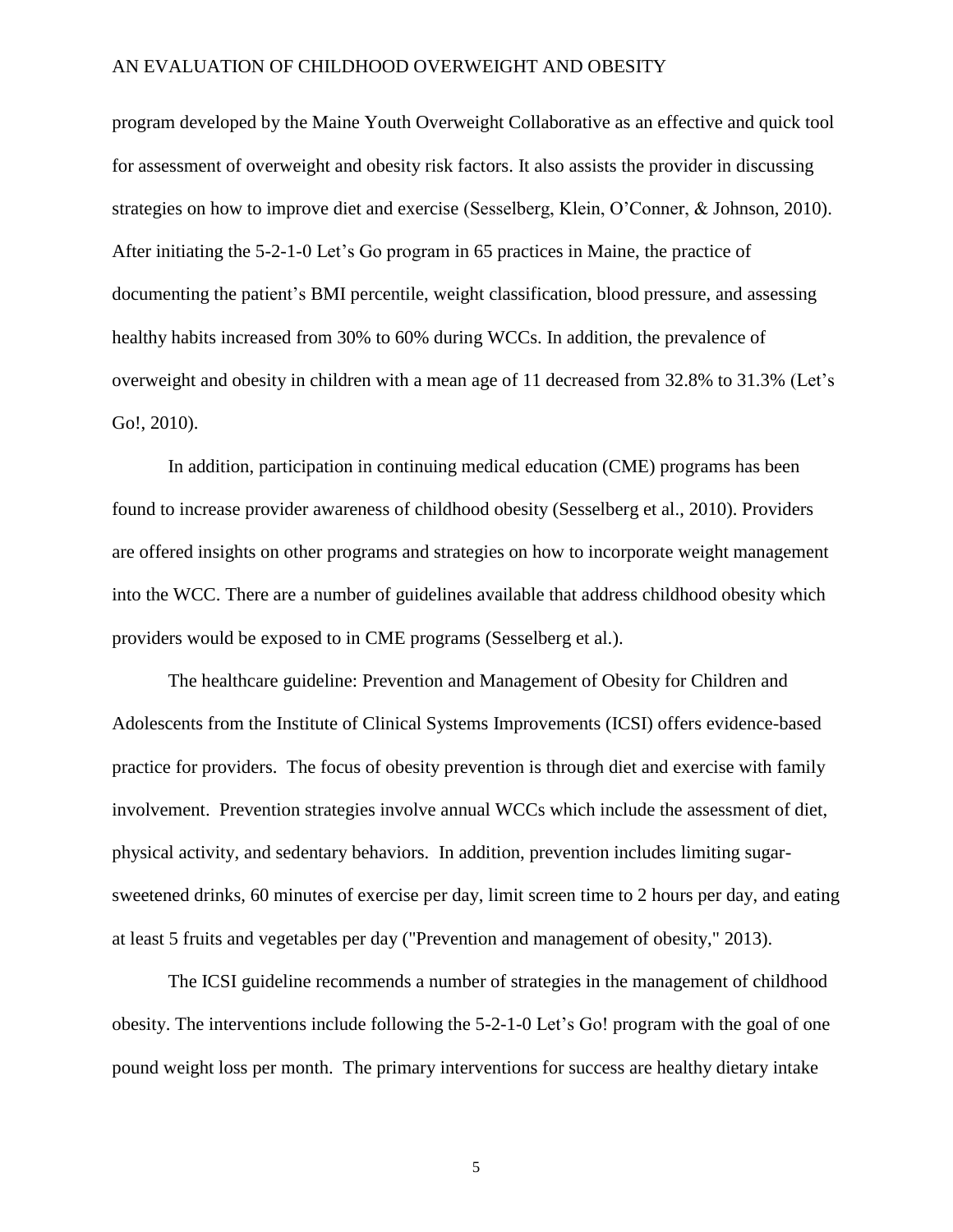and physical activity. The follow-up should occur monthly. If there is no change in weight in 6 months, the interventions should include a structured behavior modification plan involving the family and specialist involvement (Prevention and management of obesity, 2013).

Childhood overweight and obesity is a multifactorial problem. The first step is to thoroughly investigate the child's nutritional patterns. Children in the 10 to 11 year old age group consume calories from foods eaten at school, social outings, as well as from their family meals. Dority et al., (2010) states approximately 50% of a child's caloric intake comes from food consumed in school. Therefore, the school setting is an ideal forum to focus on improving children's dietary intake. The primary care provider may partner with community schools to provide education and programs to prevent childhood obesity.

The CDC reports children consume 17% of their daily caloric intake from added sugars and 40% of the total added sugars are from beverages (Ervin, Kit, Carol, & Ogden, 2012). These statistics demonstrate the need to provide education to children and families on eliminating sugary drinks. This is another avenue that schools could improve the nutritional intake as sugary juice is available in the school lunch program. The American Academy of Pediatrics (AAP) guidelines support this intervention as well (Perrin & Skinner, 2013).

The National Health and Nutrition survey demonstrates 77% of children ages 2-19 consume fruit daily and 92% consume vegetables daily (Nielson, Rossen, Harris, & Ogden, 2014). The AAP guidelines recommend children eat 5 or more servings of fruits and vegetables daily (Perrin & Skinner, 2013). Primary care providers should include in the patient's history the amount of fruits and vegetables consumed. This will allow for individualized goal setting to address an elevated BMI.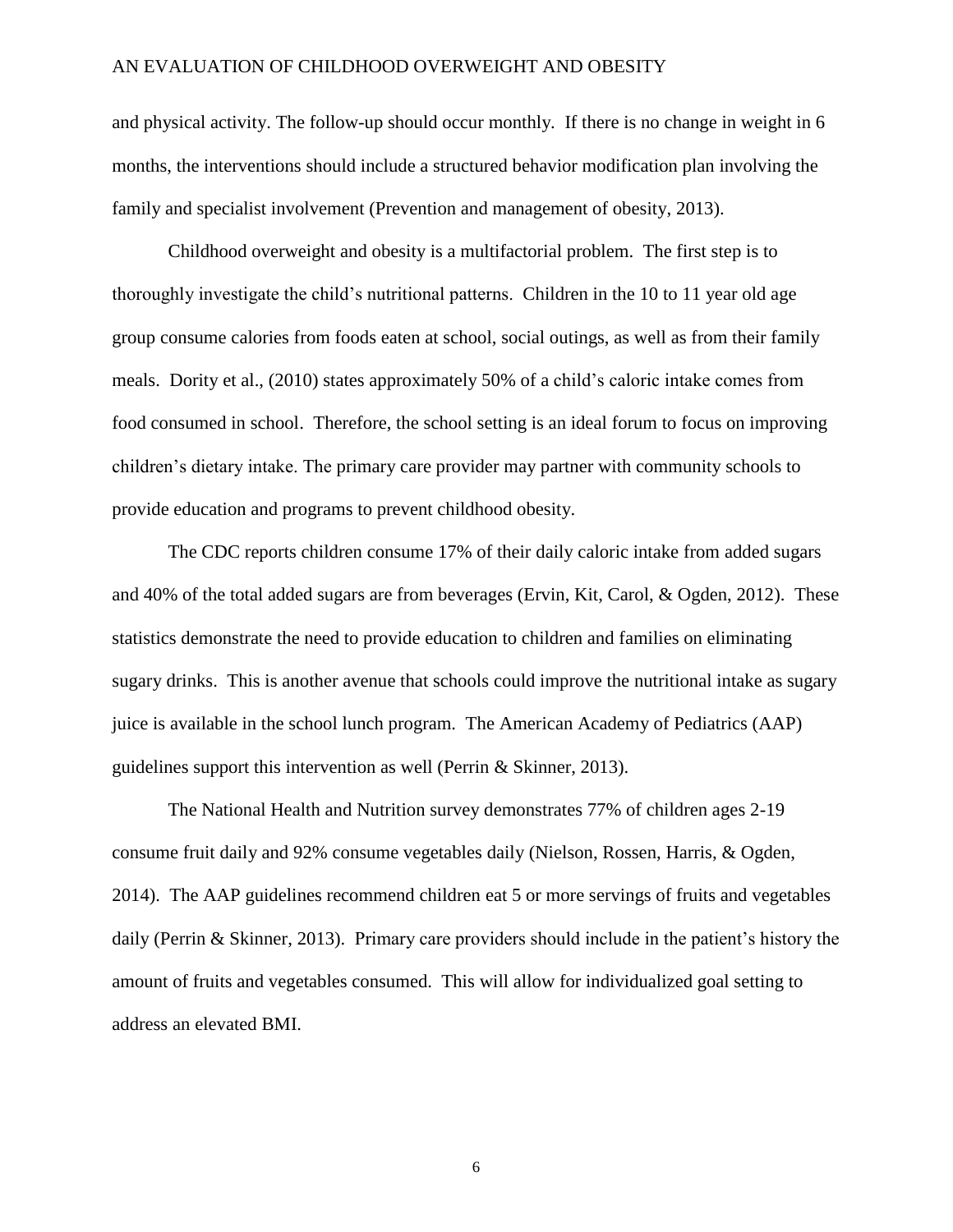Knowing that there are multiple venues in which calories are consumed the provider needs an understanding of the child's eating patterns. Collaboration between providers, the school system, and the family is essential to reduce obesity in children (Tremblay & Goldfield, 2010). Parental modelling and parent food intake are positively associated with children's fruit and vegetable consumption. Studies show family rules, home availability of healthy foods, and parental encouragement impact the dietary habits of children (Pearson, Biddle, & Gorely, 2010).

One of the strongest predictors of childhood obesity is the BMI of the paternal parents. The inheritability of obesity is approximately 64-84% (Stunkard, Foch, & Hrubec, 1986). Studies have identified a strong association between the fat-mass and obesity-associated (FTO) gene and BMI (Vos & Welsh, 2010). The melanocortin 4 receptor gene is associated with obesity in children as its deficiency leads to hyperphagia, hyperinsulinemia, and increased body mass (Vos & Welsh, 2010). Therefore, it is important for providers to assess family history of obesity to provide early obesity prevention measures. Although genetic risk factors do not solely determine a child's weight, they do play a large role in determining how a child will respond to the environmental factors of diet and physical activity (Lyon & Hirschhorn, 2016). In addition, infants of diabetic mothers and infants with intrauterine growth retardation are at increased risk of childhood obesity (Prevention and management of obesity, 2013).

In the management of childhood obesity, physical activity must be considered. Among children ages 6-12, the prevention and treatment of childhood obesity is more successful when physical activity is incorporated in the treatment plan. In a recent national representative survey, 77% of children report participating in physical activity within the past 7 days (Healthy schools, 2015). The AAP recommends children engage in one hour of physical activity per day (AAP, 2015). Providers should assess the amount of physical activity per day when collecting the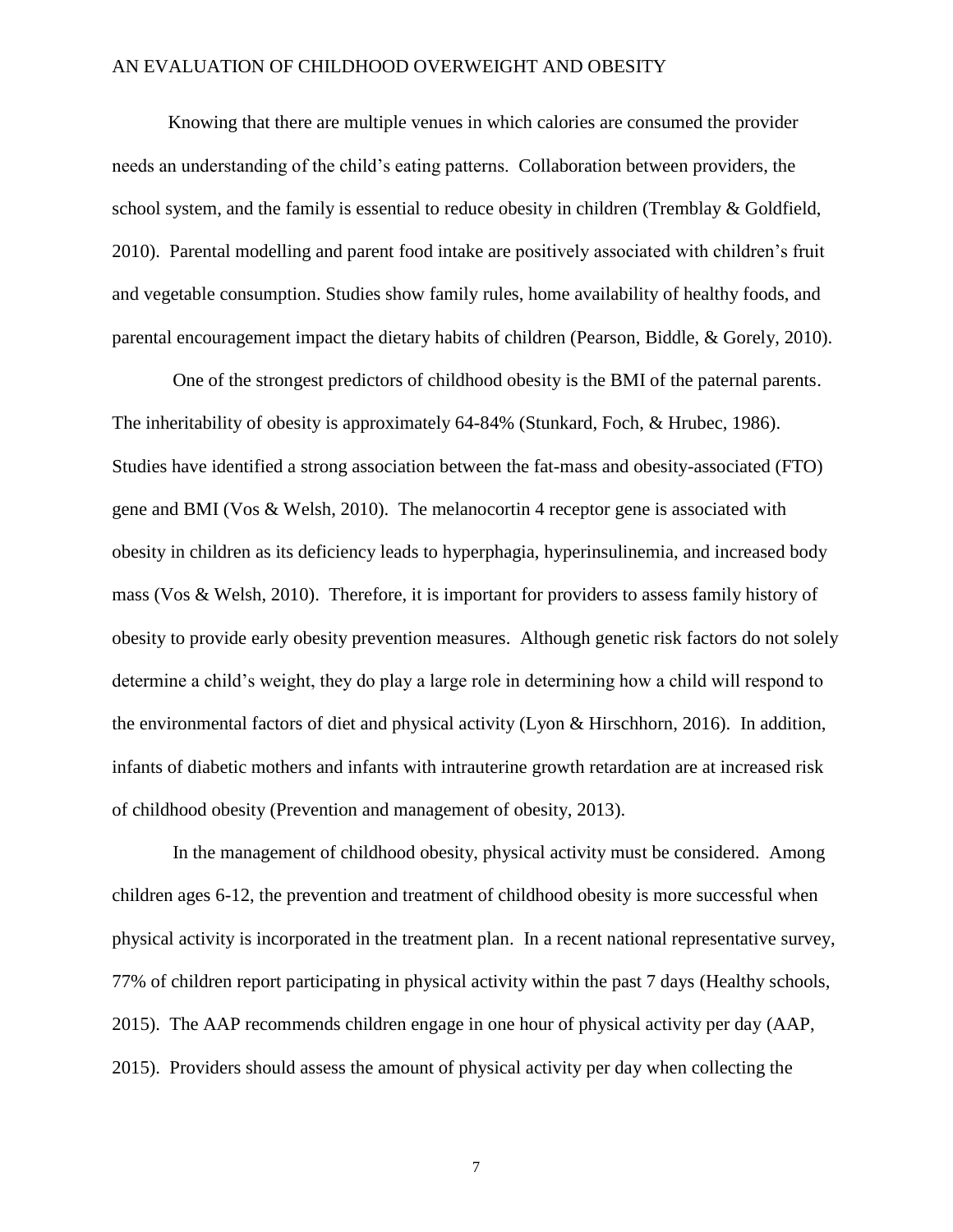patient's history to provide an individualized plan of care. In addition, assess the amount of screen time per day as it contributes to a more sedentary lifestyle. The American Academy of Pediatrics (AAP) states children should have less than 1 hour of screen time per day (2015).

Many families struggle to maintain or improve a lifestyle of healthy eating and physical activity. The fast foods available are convenient and cheap. Many children are not engaged in physical activity and social media lends to a more sedentary lifestyle. The lack of safe neighborhoods, lack of access to gyms, and limited time of parents to provide outside time and sports time also contributes to decreased physical activity in children.

Based on the recommendations from the AAP and the CDC, it is imperative that national growth charts including BMI for age and gender percentiles are used (Lazarou & Kouta, 2010). The AAP recommends the BMI percentile be used on children over 2 years of age and calculated at every WCC ("AAP," 2015). All children with a BMI greater than the  $85<sup>th</sup>$  percentile should be assigned the appropriate weight diagnosis and have a management plan initiated. A BMI of  $>85<sup>th</sup>$  percentile defines overweight and a BMI of  $>95<sup>th</sup>$  percentile defines obesity (Hopkins, Elliot,  $\&$  DeCristofaro, 2011). The alarming trends and risks associated with childhood obesity elevate the priority of preventing, screening, diagnosing, and treating childhood overweight and obesity for healthcare providers.

The recent studies on the use of an electronic medical record (EMR) confirm its enhancement on the calculation of BMI percentiles. The use of EMR systems increases the proportion of patients who have the BMI percentile calculated, but does not always result in more counseling time (Sesselberg et al., 2010). An EMR which prompts the provider to assess in more detail the health risk associated with weight issues should help to link the BMI percentile to a diagnosis and a management plan.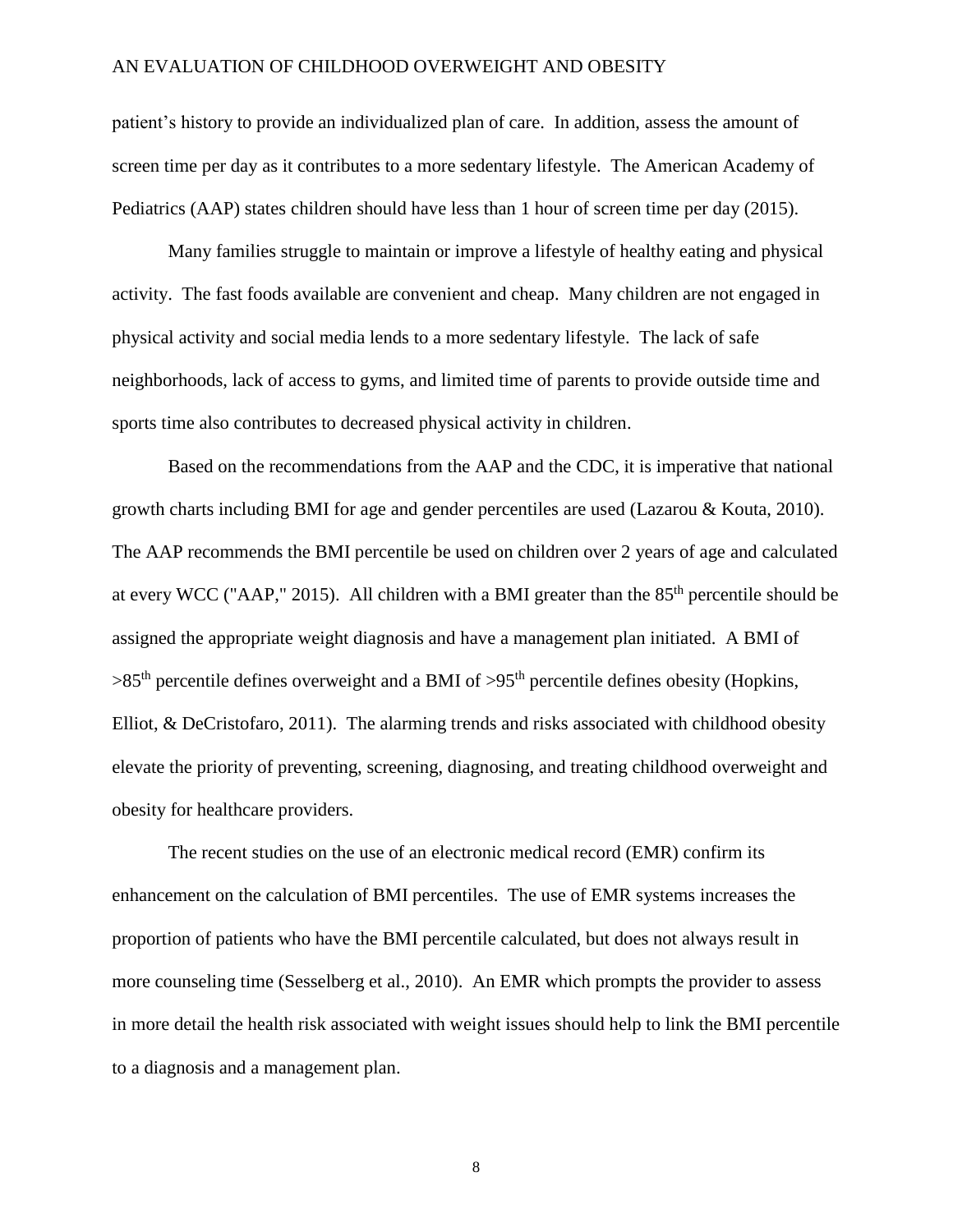In addition to the assessment of the BMI percentile, personal and family health risks should also be evaluated. Using the 5-2-1-0 model as well as recommendations from the CDC and AAP, fruit and vegetable consumption, activity, screen time, and family risk factors need to be included in the evaluation. This will allow for an individualized plan to manage the child's weight.

The BMI percentile in particular is a useful tool in monitoring for an upward slope allowing providers to address potential weight issues (Ayash et al., 2013). This project will be the first step in identifying how primary care providers are managing overweight or obesity in the 6-11 year old age range. Parents are encouraged to have yearly physicals for their children and schools require a physical examination prior to entering the sixth grade (ages 10-11 years old). Therefore, this population of children will provide an evaluation of outcomes related to screening and management of overweight and obesity in NCMAH primary care office.

#### **Methods**

#### **Study Design**

A gap analysis utilizing a retrospective chart review was used to assess the screening and management of pediatric overweight and obesity. All children who presented for a 10 to 11 year old WCC were the targeted population. The medical record review included: presence of a diagnosis for overweight if the BMI is  $>85$ th percentile or obesity if the BMI is  $>95$ <sup>th</sup> percentile and the assessment and initiation of a management plan. Where available a previous BMI percentile as noted on a WCC from the previous 3 years was evaluated. A qualitative method was utilized via a focus interview with providers in the primary care setting to determine barriers to diagnosis and management of childhood overweight and obesity.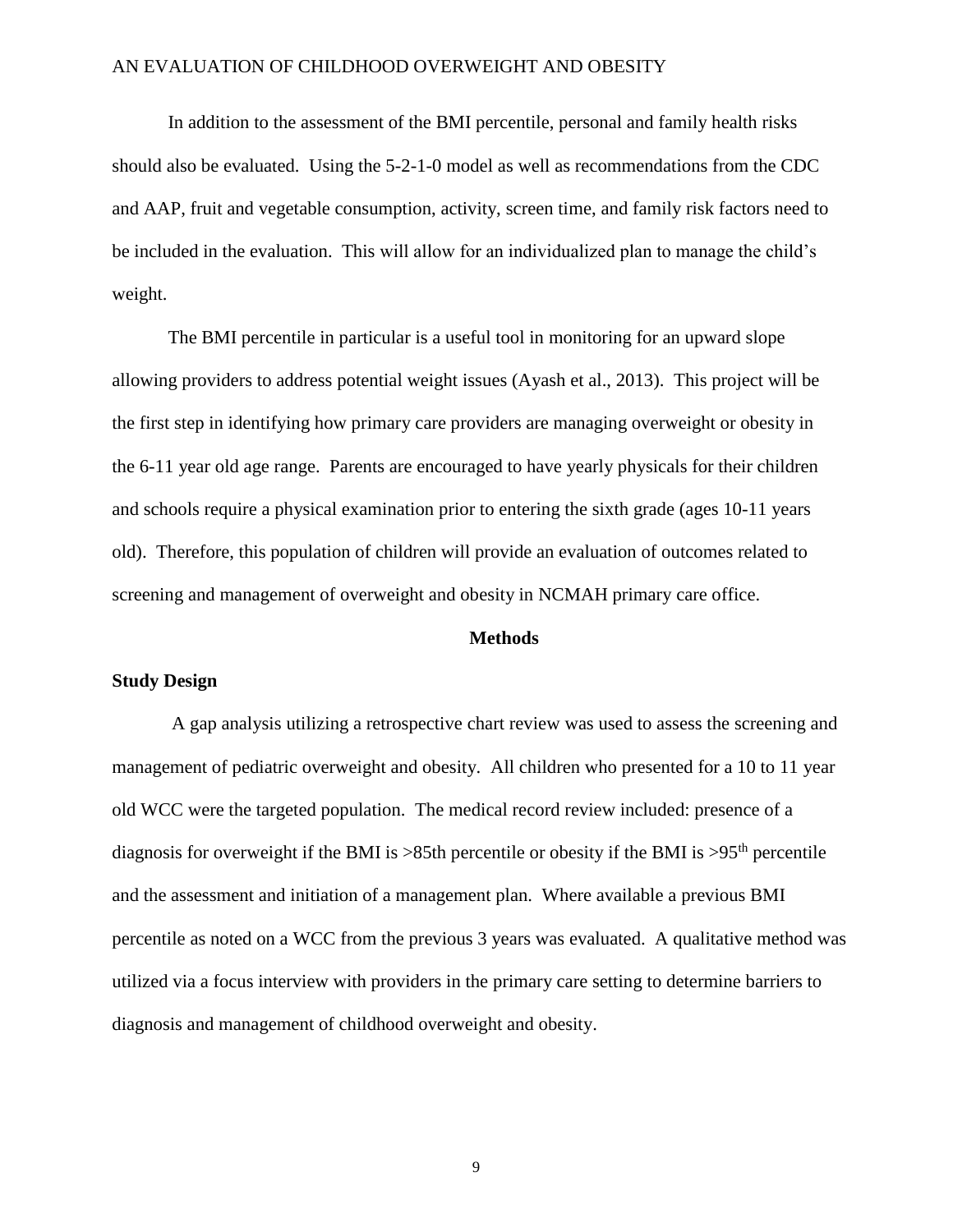The data obtained during the retrospective chart review of 10 to 11 year old WCC and, if available, a previous WCC included: demographics, family history, risk factor evaluation, management, and resources. The review of a WCC prior to the 10 to 11 year well child exam was limited to three years as the electronic medical record was not available beyond the previous three years. The data was used to assess the screening and management of an elevated BMI as well as the effect on BMI when a diagnosis is assigned and treatment is initiated. In addition, barriers to the diagnosis and management of childhood obesity was explored via a focused interview with the primary care providers in the practice setting.

### **Subject recruitment**

The population sample included all children between the ages of 10 to 11 who presented for a WCC from January 2012 to December 2015 and were patients at the primary care office. There were a total of 157 10 to 11 year old well child visits at the study site. A total of 35 had an elevated BMI percentile and were included in the sample. The EMR within the organization has been available since 2012. Therefore, for half of the sample previous records were unavailable. This allowed for only 16 retrospective analysis regarding BMI percentile and management when appropriate. The only exclusion criterion was any child diagnosed with a developmental disorder, and/or diagnosed with downs syndrome or autism as their weight problems are unique to their diagnosis.

The providers were sent a group email from the primary investigator (PI) to inform them of the upcoming focus interview on the screening and management of children with a BMI of  $>85<sup>th</sup>$ percentile. The email was sent one month prior to the interview. The names of the providers were obtained from the office manager. Each provider was asked to participate in a 10 minute interview regarding the management of children with an elevated BMI. Consent to participate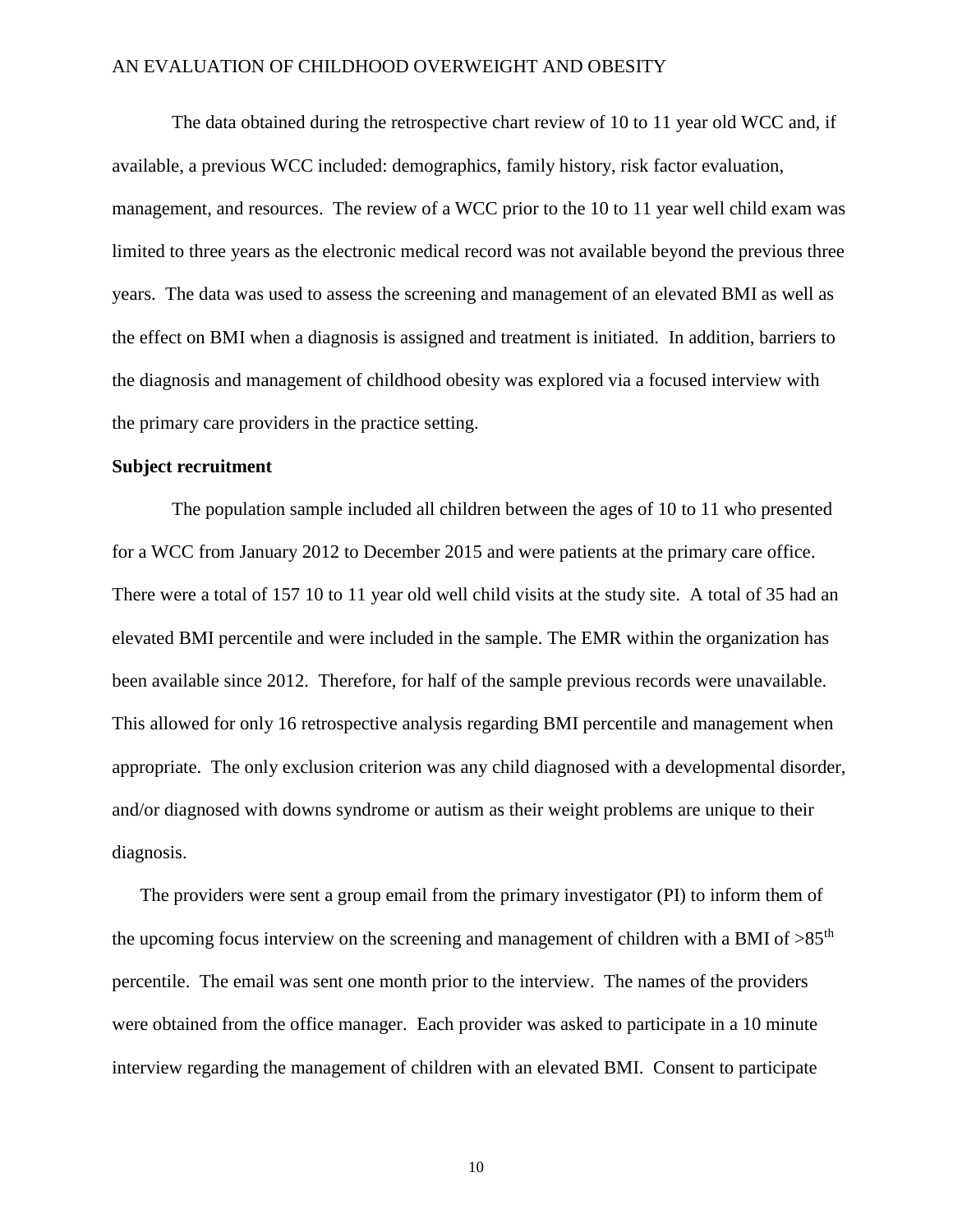was obtained prior to the interview. Only those providers that see children were included in the interview.

#### **Subject Protection**

The data collection began following IRB approval from the University of Kentucky review board and Norton Healthcare Office of Research Administration (NHORA). No identifying information was reported from the medical record review. The consent was obtained from the providers for the focused interview. Participation was voluntary and assurance was given that all results would be in aggregate form only. The providers were informed that they could skip any question they did not feel comfortable answering. The consent was presented to the providers by the PI at the primary care office 2 weeks prior to the interview.

#### **Research Procedures**

Prospective charts were identified by a 10 to 11 year old WCC between January 2012 and December 2015. The medical records were screened to determine if they met inclusion criteria. The medical record review was conducted in a private room within a Norton facility without others in the room. Data collected from the medical record review was analyzed in the aggregate.

There were three providers (one nurse practitioner and two physicians) from the primary care office who met study criteria and consented to participate in the focused interview. The interview, which took approximately 10 minutes, was scheduled at their convenience. It was conducted at the primary care office during business hours after the consent was obtained. Participation was voluntary and all interview answers remained confidential. The results were presented to the providers upon conclusion of the project.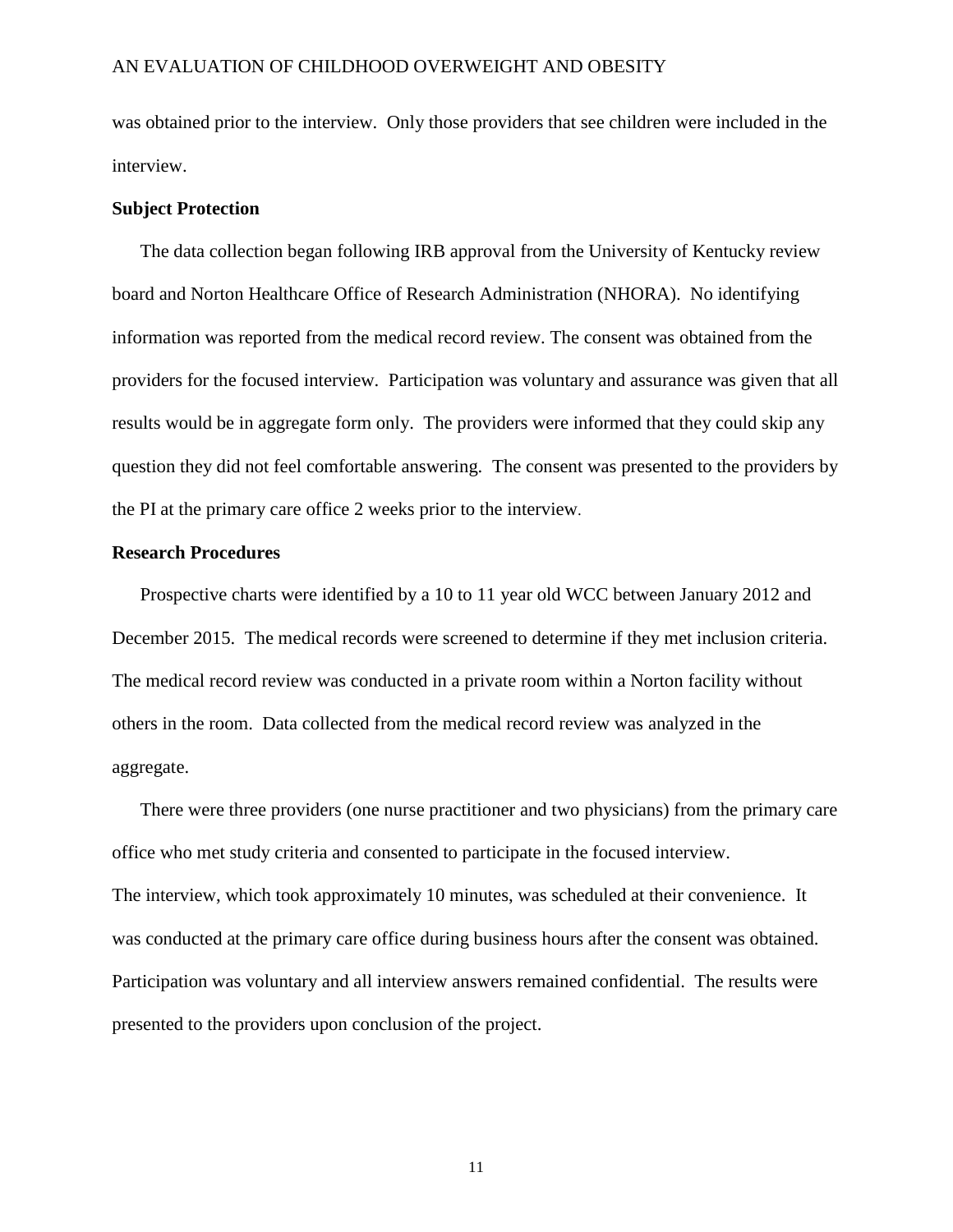### **Data Analysis**

Data analysis was completed using IBM SPSS Statistical program (Version 24.0). Descriptive statistics were used to analyze the demographic variables, the recorded assessment and management plan documented by the provider. The paired T-test was utilized to assess for a significant association between the most recent BMI percentile and the one from a previous WCC. A T-test was also calculated to assess for any change in the patient's BMI percentile when a medical management plan was initiated from a previous elevated BMI percentile. The T-test were considered significant if the alpha level of .05.

#### **Results**

#### **Sample Characteristics**

Of the 35 patients, 51.4% were overweight and 48.6% were obese. Gender distribution was nearly equal (male 49%; female 51%). There was minimal diversity in ethnicity with only 28% of patients being a race other than white. English was the primary language for all patients. The primary caregiver listed for all were parents. The source of insurance for the sample was Medicaid at 57.1% and private insurance at 42.9%. Complete sample demographics are presented in Table 1.

#### **Evaluation of Weight**

None of the children with an elevated BMI percentile received a diagnosis consistent with overweight or obesity. The family history evaluation demonstrated no recorded family history of obesity. The only significant documented family history was of hypertension and diabetes (See Table 2).

The sample was evaluated for obesity risk factors assessed by the provider including diet, sleep, screen time, and activity. The providers evaluated fruit and vegetable consumption,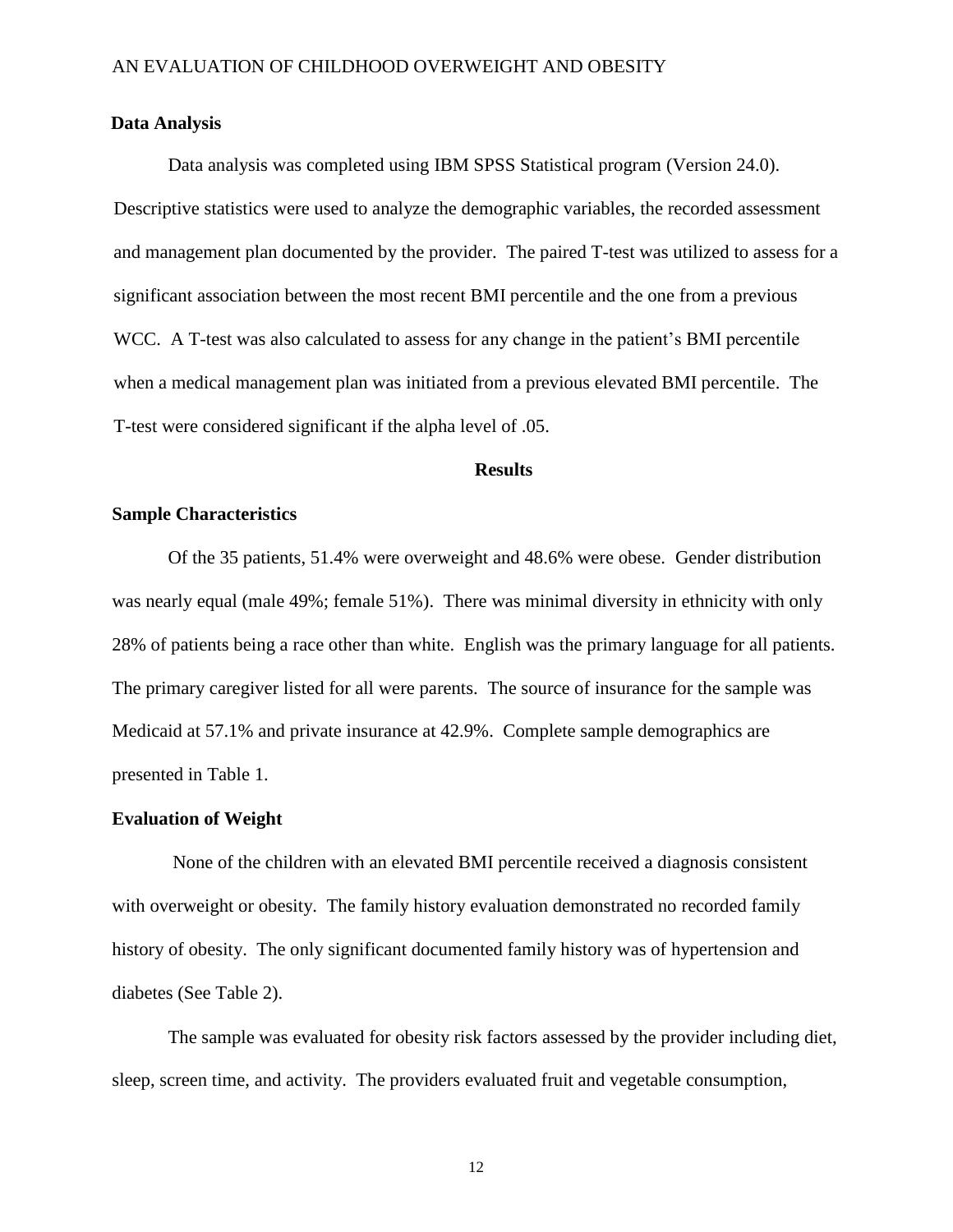amount of sleep, and activity in approximately 60% of the sample. Sugar drink consumption was evaluated in less than 40% of the sample and the amount of screen time in 5% (See Table 3). Every child had a documented blood pressure. Less than 20% had a documented measure of their cholesterol and blood glucose (See Table 4).

#### **Management**

The management plan addressed sugary drinks, fruit and vegetable consumption, and physical activity for approximately 60% of the sample. Providers documented advice on the amount of screen time and sleep for approximately 50% of the sample. Providers gave a printed handout about overweight or obesity risk factors to 40% of the sample population (See Table 5).

Only 16 participants had a previous BMI percentile for comparison purposes. An increase in the BMI percentile mean was found from 92.7 to 95.1 ( $p= 0.13$ ) over the previous three years. An annual WCC in one year was recommended for 34 of the 35 patients. There was not an immediate follow-up appointment made to address their weight.

#### **Interviews**

The focused interviews were conducted with three providers at the primary care office. Two of the providers were family practice physicians and one family practice nurse practitioner. All three conducted wellness visits for the project population.

The barriers identified in diagnosing and managing childhood overweight and obesity were consistent among the providers. The identified barriers in diagnosing was the sensitive nature of labeling a child obese. Each provider stated having the My Chart electronic patient access system that allowed the patient and families to view every attached diagnosis created hesitation. Their fear was of hurting a patients feelings or placing a stigma on the child and lead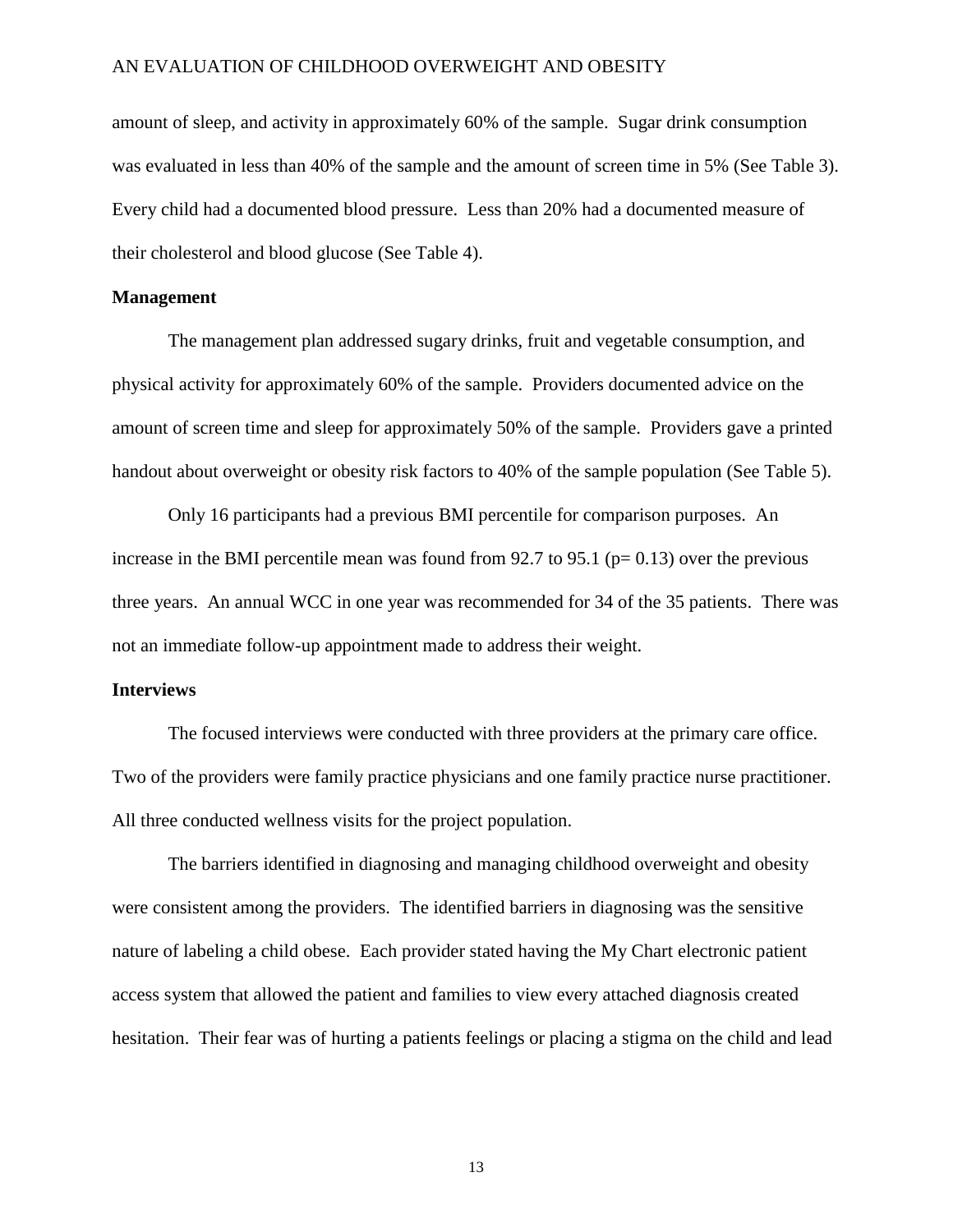to body image disturbances and eating disorders. In addition, the providers hesitated to place a diagnosis due to the lack of a management plan available to address the diagnosis.

One provider expressed concerns in the school lunch program. The concern was surrounding the high sugar foods and drinks available to children in school. This availability further confuses children and parents about healthy dietary habits as well as hindering the healthy weight of children attending the school.

The providers expressed concern in the absolute lack of any available resources to manage childhood obesity. They discussed previous childhood obesity clinics that no longer are available due to a lack of funding. The only management plan utilized by each of the providers was dietary and activity counseling provided by themselves. They all expressed the importance of parental involvement for a successful management plan.

An additional expressed barrier existed in the EMR. The templates utilized for WCCs are inconsistent and lack appropriate obesity screening tools. Though the EMR automatically calculates the BMI percentile and plots it on a growth chart, there is no consistent format for the WCC. Each provider is left to their own practice on what information to collect.

#### **Discussion**

This project was aimed at evaluating the current state of practice in assessing and managing childhood overweight and obesity. This very complex problem is reflected in this gap analysis. These results continue to verify that childhood overweight and obesity has not been fully embraced by healthcare.

Based on the recommendations from the AAP and the CDC, it is imperative that national growth charts including BMI for age and gender percentiles are used (Lazarou & Kouta, 2010). The AAP recommends the BMI percentile be used on children over 2 years of age and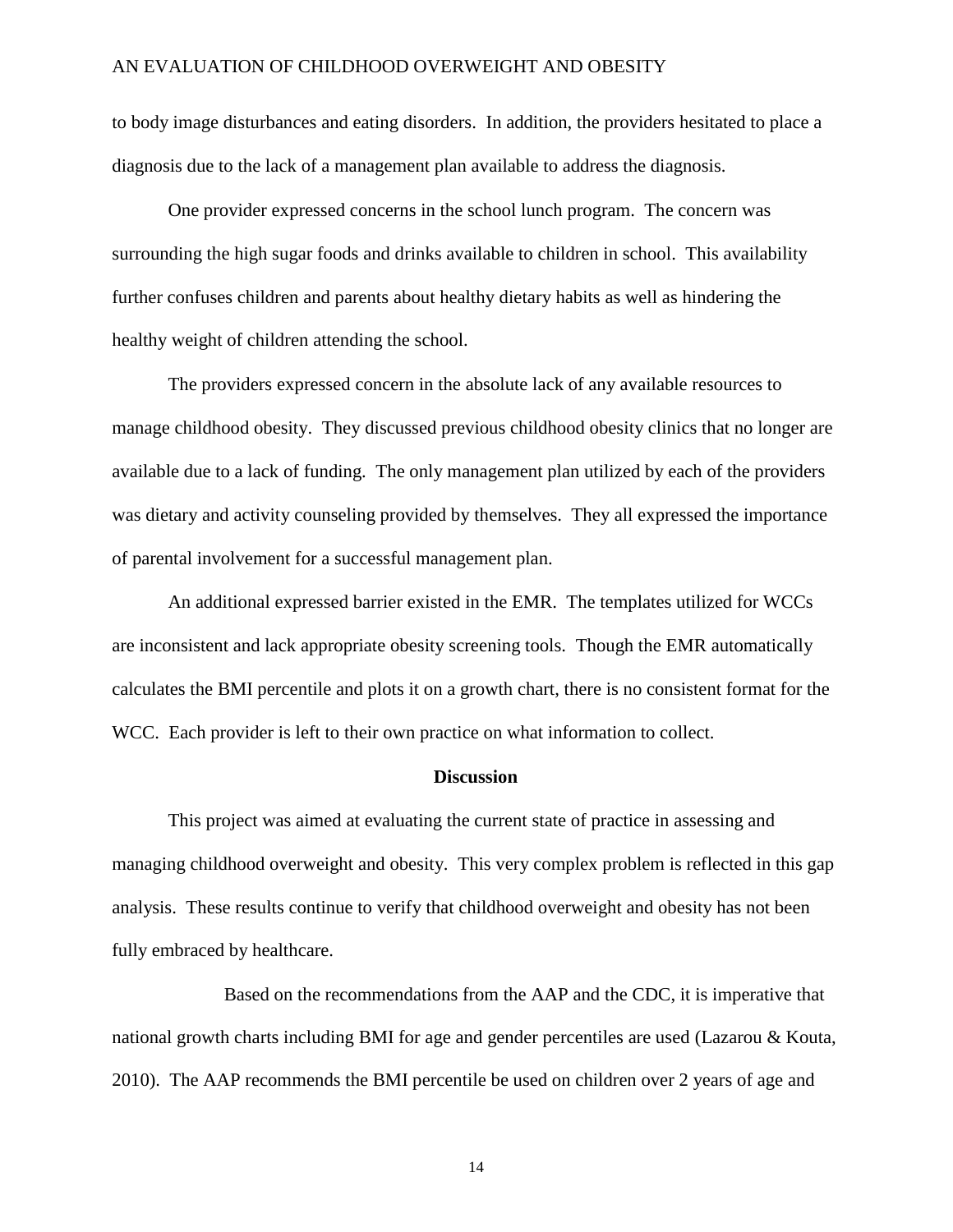calculated at every WCC (2015). All children with a BMI greater than the  $85<sup>th</sup>$  percentile should be assigned the appropriate weight diagnosis and have a management plan initiated. A BMI of  $>85<sup>th</sup>$  percentile defines overweight and a BMI of  $>95<sup>th</sup>$  percentile defines obesity (Hopkins, Elliot, & DeCristofaro, 2011). The alarming trends and risks associated with childhood obesity elevate the priority of preventing, screening, diagnosing, and treating childhood overweight and obesity for healthcare providers.

The recent studies on the use of an electronic medical record (EMR) confirm its enhancement on the calculation of BMI percentiles. The use of EMR systems increases the proportion of patients who have the BMI percentile calculated, but does not always result in more counseling time (Sesselberg et al., 2010). An EMR which prompts the provider to assess in more detail the health risk associated with weight issues should help to link the BMI percentile to a diagnosis and a management plan.

In addition to the assessment of the BMI percentile, personal and family health risks should also be evaluated. Using the 5-2-1-0 model as well as recommendations from the CDC and AAP, fruit and vegetable consumption, activity, screen time, and family risk factors need to be included in the evaluation. This will allow for an individualized plan to manage the child's weight.

The study site was in compliance for calculating a BMI percentile. All of the patients had their BMI percentile calculated and plotted on a growth chart. Despite the recorded elevated BMI percentile, no child had a weight diagnosis assigned. It is the diagnosis which reflects the acknowledgment of a weight issue and signals the need of a management plan.

The providers interviewed expressed their discomfort in assigning a diagnosis. The reasons cited of possibly offending the patient and family and lack of a management plan are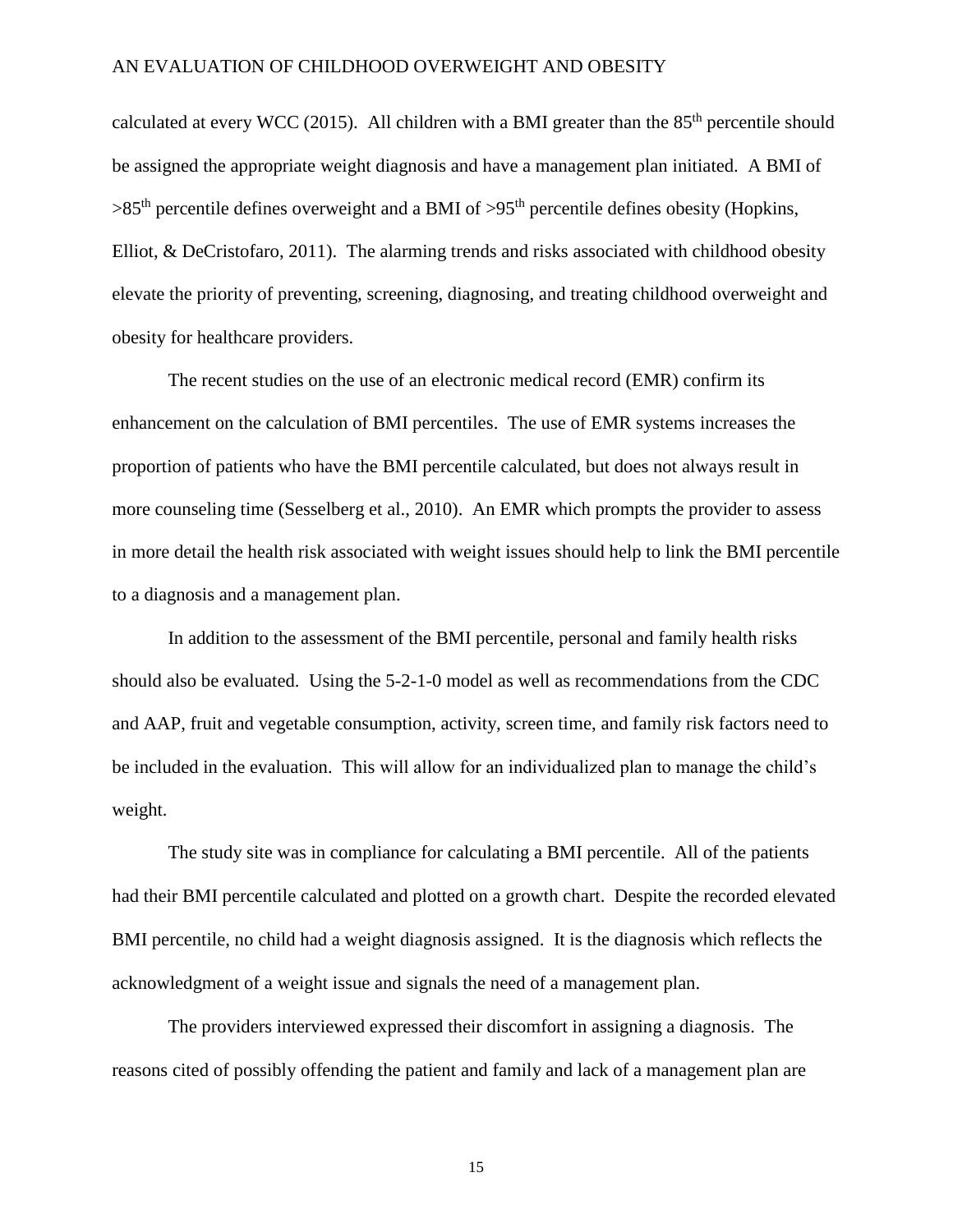commonly cited in the literature. These results are similar to those found by Reyes (2015) and Silberberg (2012). They both assessed the importance of assigning a diagnosis to affect a BMI trajectory. Unfortunately, the many competing demands that providers face while completing a WCC may steer them away from addressing weight. Again this is mirrored in the literature as stated by Reyes (2015) and Silberberg (2012).

There are recognized risk factors that potentiate the likelihood of childhood overweight or obesity. The inheritability of obesity is approximately 64-84% which would make understanding family history imperative (O'Rahilly & Farooqi, 2015). Unfortunately, in this study there was no familial history evaluation of obesity recorded. Recorded for some of the patients was a positive family history of diabetes, hypertension, and hyperlipidemia. The absence of these diseases may reflect the age of the parents or the lack of documentation. It's unclear how to interpret this finding using the current EMR. This would point to the need of a standardized format for all those with an elevated BMI percentile.

Along with the family history, the AAP recommends always evaluating the patient's nutrition, physical activity, and sleep (2015). From that evaluation, the management plan would center on individualizing patient goals to mirror that recommended in the 5-2-1-0 program. The Center for Disease Control and Prevention and American Medical Association recommends the use of the 5-2-1-0 Lets Go plan for obesity prevention and treatment ("CDC," 2014).

In this gap analysis, there was inconsistency in the evaluation of these factors. Although, physical activity and fruits and vegetables were the most commonly evaluated factors followed by sugar consumption the lack of detail hindered the ability to make conclusions. This same problem carried over into the management plan where these same factors were discussed but no detail was available. One might assume that the lack of a consistent EMR template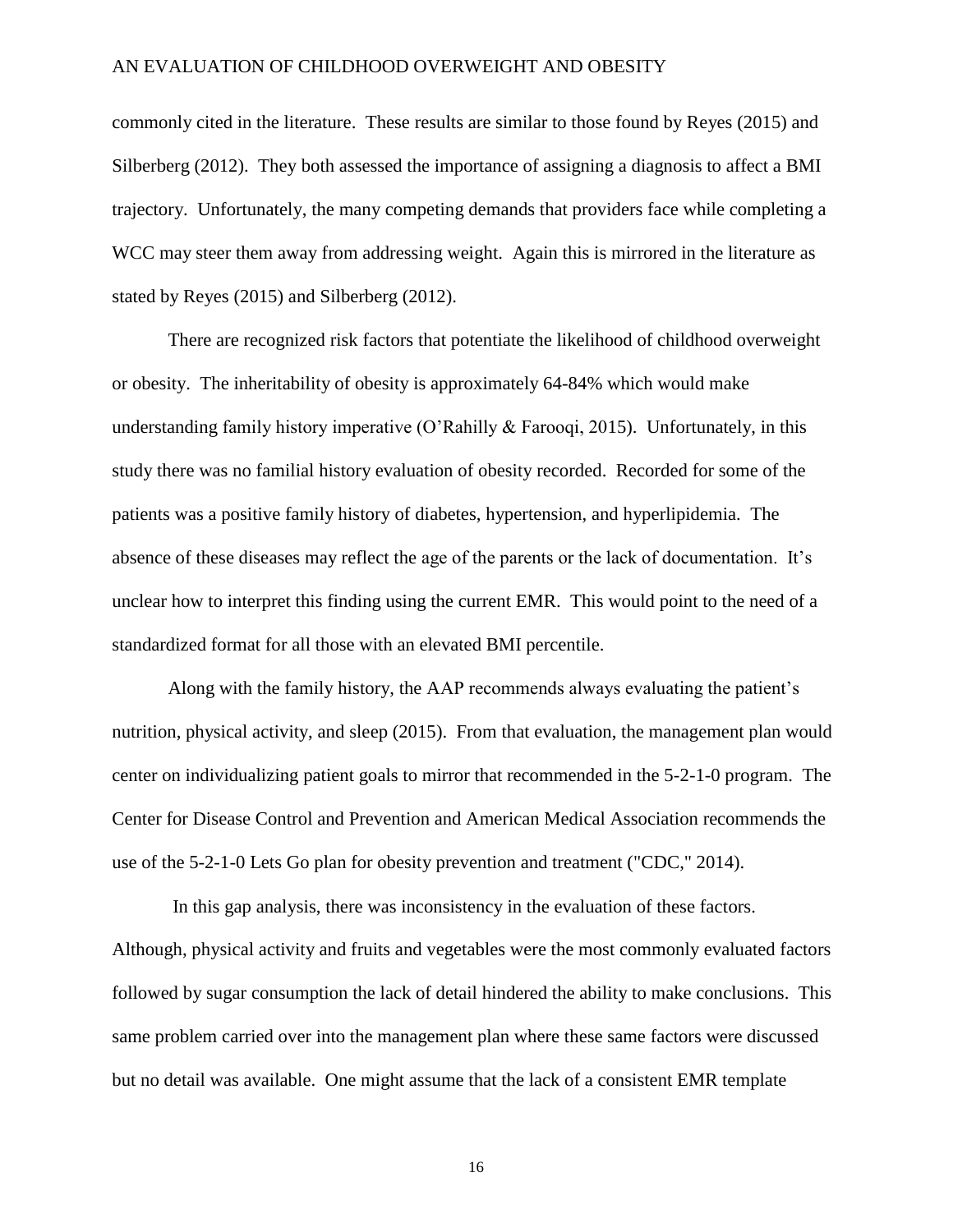hinders the process. A benefit of the current EMR was the availability of a standardized educational reference about childhood overweight and obesity. This tool is optional and appeared to be underutilized.

The AAP recommends the physical examination of children include blood pressure screening and those with a BMI greater than the  $85<sup>th</sup>$  percentile have laboratory measurements including fasting glucose and lipid profile (Rao, 2011). The 35 children in the project population all had their blood pressure measured. Less than 20% of the 35 children with a BMI of greater than the 85th percentile had an assessment of their fasting glucose or lipid profile. Again this reflects the current practice as noted in the literature (Rao, 2011). This may be associated with the lack of a management plan to initiate if the lipids are abnormal. The results of blood pressure and labs for all of the children in the sample were normal.

In the BMI comparison of 16 patients from the current 10 to 11 year old WCC and a previous WCC, the mean BMI increased from 92.7 to 95.1 over three years. The increase was not statistically significant with a p value of .13 yet it reflects the tenacity of the problem. The inclusion or exclusion of a management plan in the previous WCC did not demonstrate an impact on the patient's overall weight status at the following WCC. These findings are not unusual and speaks to the importance of embracing the weight epidemic in children.

The provider interviews offered insight into the multitude of barriers that exist in diagnosing and managing childhood obesity. The sensitivity of a child's weight status to the parent and the child themselves creates a challenge for providers in conveying the diagnosis effectively. In addition, the lack of resources available to manage overweight and obesity further challenges the provider's motivation to diagnosis and manage this growing problem in children.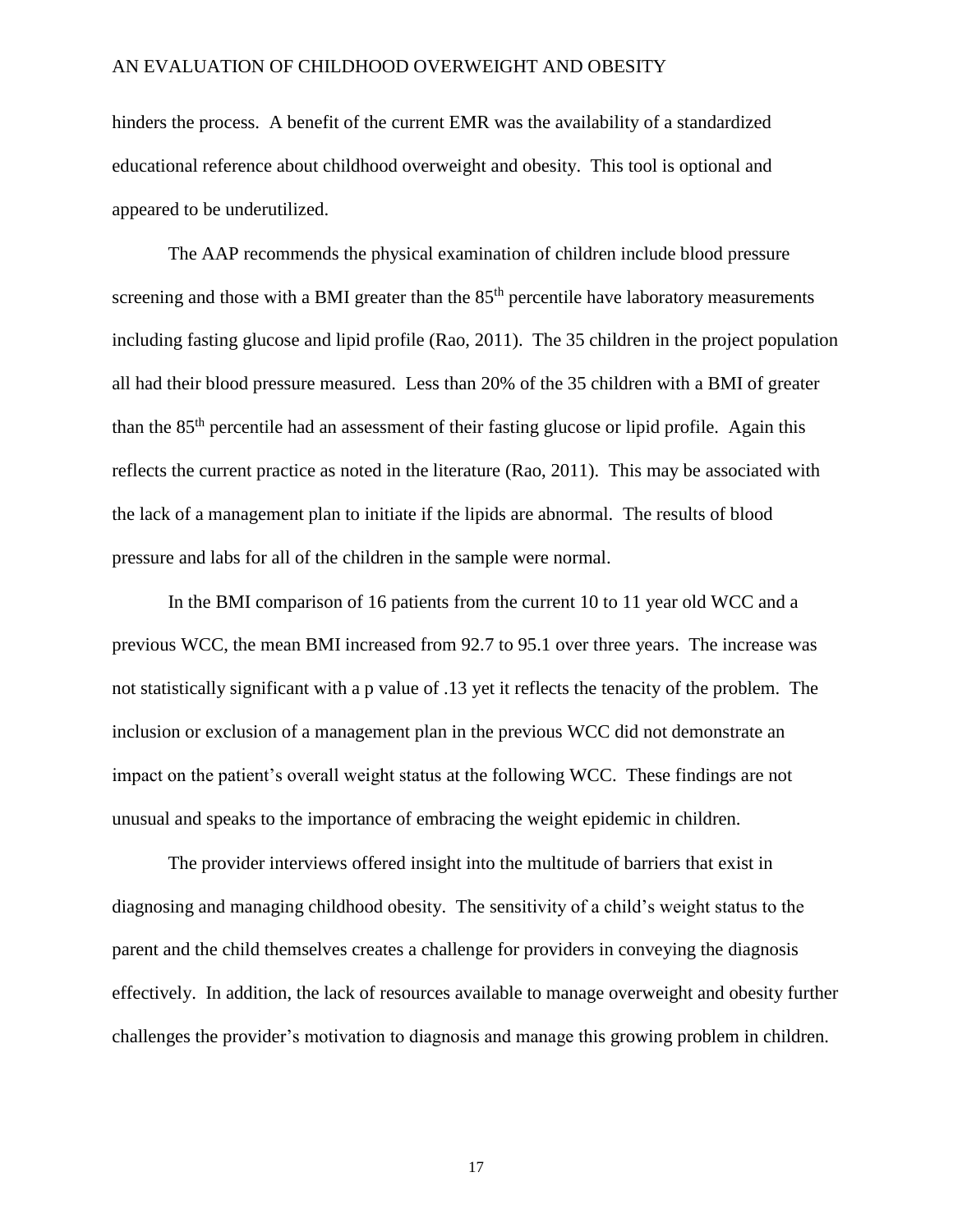Overcoming these barriers will require time and learning new skills. The use of motivational interviewing may assist in offering the providers sensitive avenues to effectively address a child's weight status. Incorporating the Lets Go 5-2-1-0 provides a simple, standardized, evidence-based approach for family and providers ("Let's Go!," 2010). Information to the providers on appropriate billing codes and reimbursement may promote the diagnosis and management of childhood obesity.

The current electronic medical record limits the provider's ability to efficiently and effectively screen, diagnosis, and manage childhood overweight and obesity. A standardized template for a WCC including risk factor screening tools may provide a consistent assessment of a child's risk factors for obesity and individualize the management plan for the patient's needs. It may be beneficial to add a template that includes the Lets Go 5-2-1-0 program. Providers would have to agree that this is the approach that they will all take.

#### **Limitations**

Limitations should be considered when interpreting this project. It involved a retrospective review, thus the data was limited to what was documented during the WCC during the project timeframe. There is a lack of generalizability as the sample size is small and focused at one primary care office site. The comparison of BMI percentiles from the current visit to a previous wellness visit was limited as the electronic medical record was only available up to the last three years. There is a lack of patient perspective. Although, the above limitations do exist for this project results may be utilized for quality improvement at the study site.

#### **Recommendations**

Specific measures to improve practices at this project site are to add point-of-care alerts in the electronic medical record when an elevated BMI percentile is calculated. This would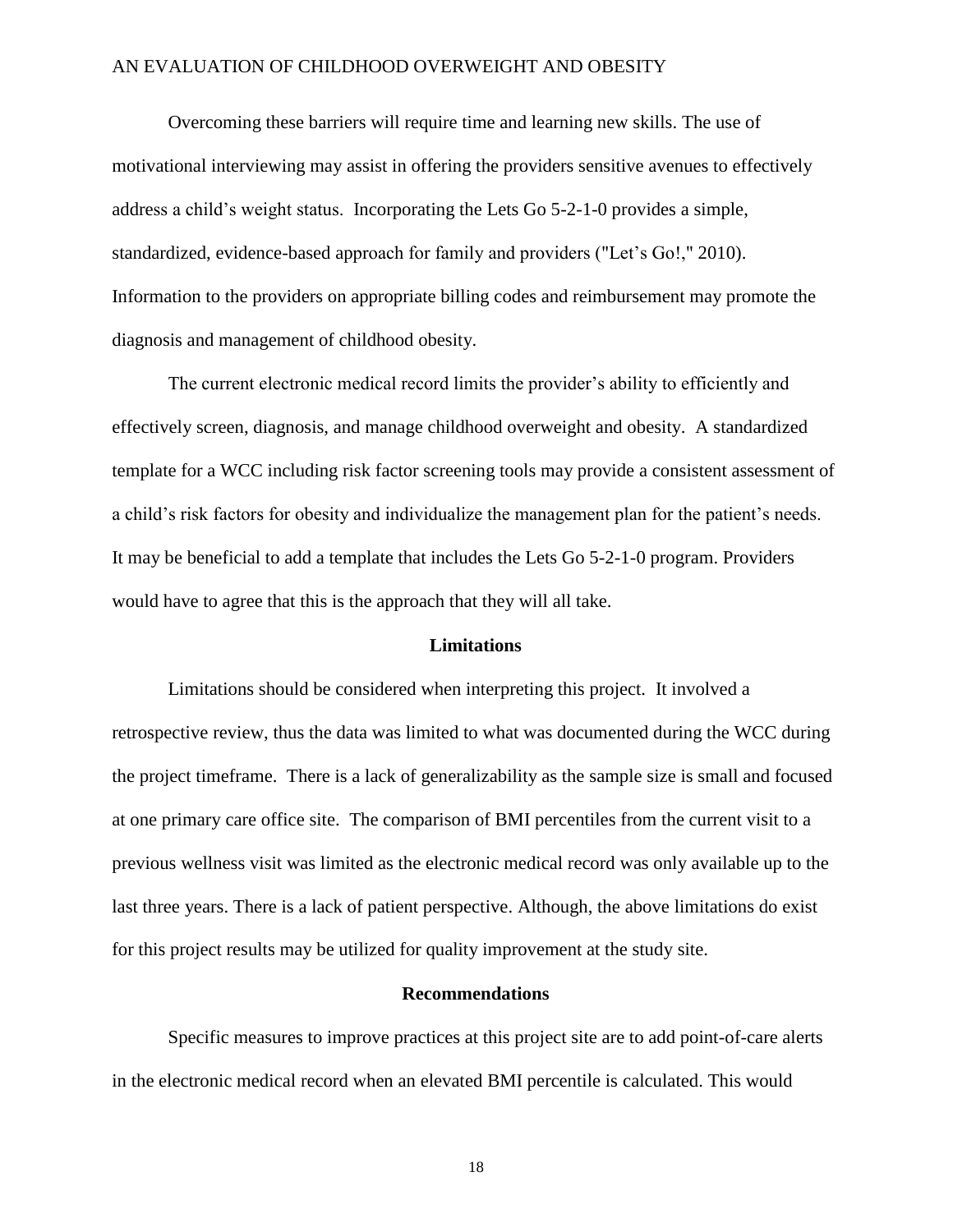ensure that a diagnosis would be assigned. In addition, the utilization of patient sensitive diagnoses such as "BMI  $>85<sup>th</sup>$  percentile" may offer greater provider adherence to diagnosing.

The analysis does demonstrate that BMIs increased between WCCs visits in the sample where records were available. This reemphasizes the need to develop a standardized approach for weight management. Providers must be supported to practice in an evidence-based manner. An EMR equipped with standardized educational resources available for providers to give to the patient after each visit would assist in reinforcing education provided during the visit. This project further elevates the priority to move the research focus to effective management strategies to combat childhood obesity.

#### **Conclusion**

This retrospective analysis examined associations between demographics, history evaluation, patient assessment, and the screening, diagnosing, and management of childhood overweight and obesity. The analysis did not reveal a strong statistical association between demographics and management plan to the BMI percentile. However, the project did reveal the absence of diagnosis in a child with an elevated BMI percentile as well as a lack of available resources for the management of childhood overweight and obesity. The provider interviews offered a qualitative assessment of barriers to diagnosing and managing childhood obesity. With the findings in this project, future research can be focused on developing effective management plans. The research should be larger-scale to provide a more generalizable result.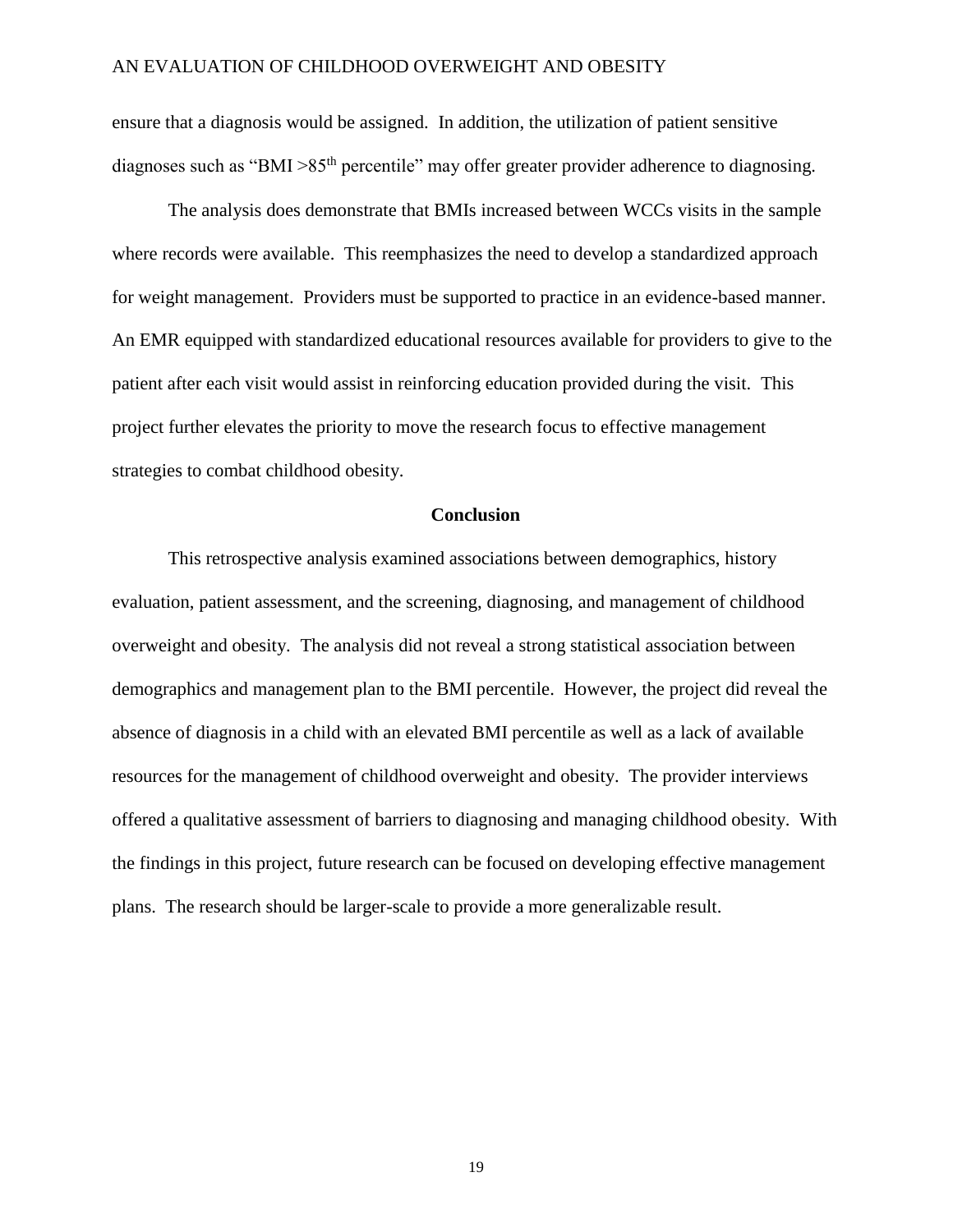#### References

- AAP updates recommendations on obesity prevention: It's never too early to begin living a healthy lifestyle. (2015). Retrieved from www.aap.org
- Ayash, C., Simon, S., Marshall, R., Kasper, J., Chomitz, V., Hacker, K., ... Taveras, E. (2013). Evaluating the impact of point-of-care decision support tools in improving diagnosis of obese children in primary care. *Obesity*, *21*, 576-582. http://dx.doi.org/10.1002/oby.20161
- Community Profile: Louisville, KY. (2013). Retrieved from www.cdc.gov/obesity/data/childhood.html
- Dority, B. L., McGarvey, M. G., & Kennedy, P. F. (2010). Marketing foods and beverages in schools: The effect of school food policy on students' overweight measures. *Journal of Public Policy & Marketing*, *29*, 204-218.
- Ervin, B., Kit, B., Carol, M., & Ogden, C. (2012). Consumption of added sugar among U.S. children and adolescents, 2005-2008. *National Center for Health Statistics*. Retrieved from www.cdc.gov/data/databriefs
- Health equity resource toolkit for state practitioners. (2014). Retrieved from www.cdc.gov/obesity/downloads/cdchealthequityobesitytoolkit508.pdf
- Hopkins, K., Elliot, L., & DeCristofaro, C. (2011). How can primary care providers manage pediatric obesity in the real world? *Journal of the American Academy of Nurse Practitioners*, *23*, 278-288. http://dx.doi.org/10.1111/j.1745.7599.2011.00614.x
- Lazarou, C., & Kouta, C. (2010). The role of nurses in the prevention and management of obesity. *British Journal of Nursing*, *19*, 641-646.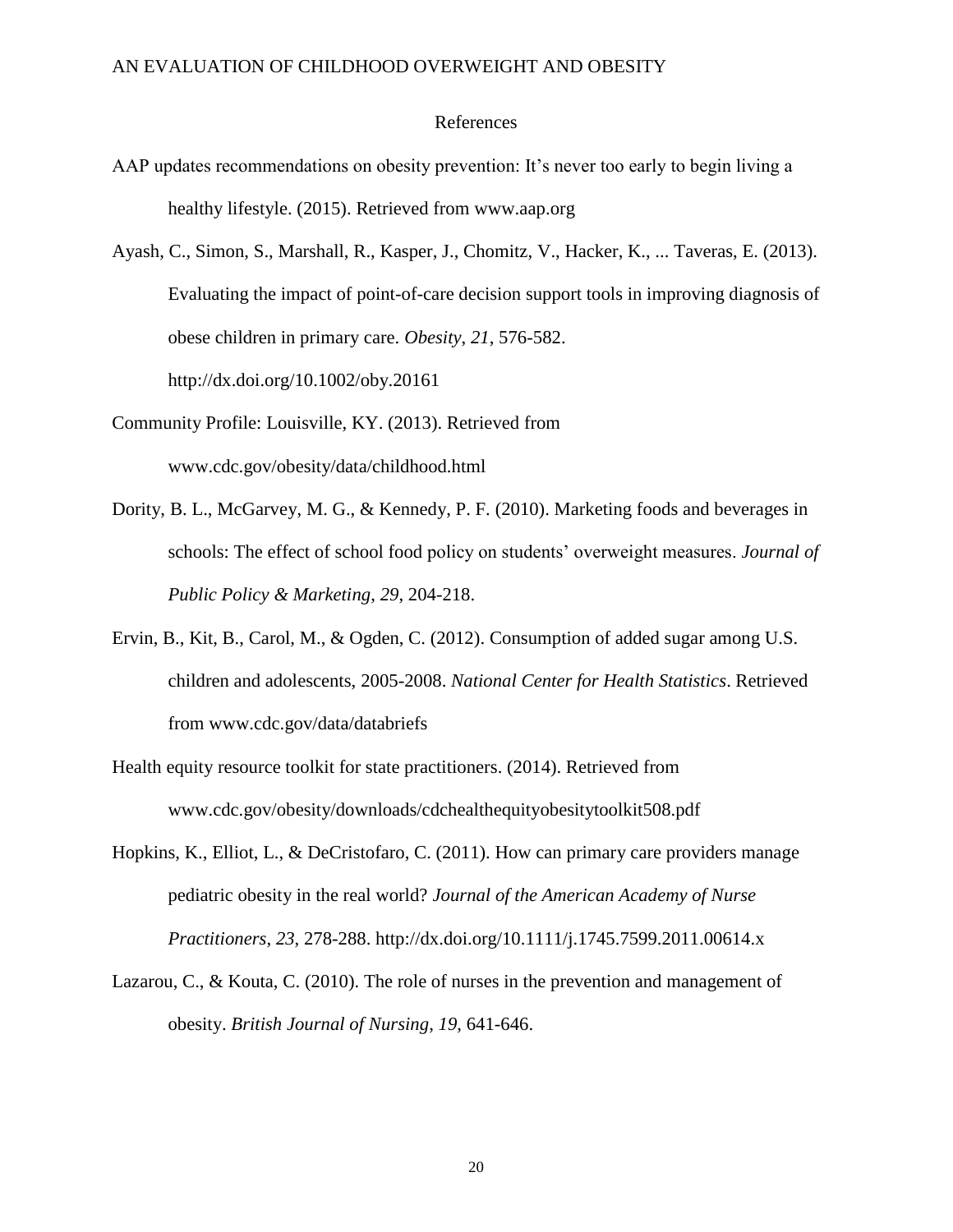- Let's go annual report year four, 2009-2010. (2010). Retrieved from www.letsgo.org/wpcontent/uploads/LGAnnualReportYear4.pdf
- Lyon, H., & Hirschhorn, J. (2016). Genetics of common forms of obesity. *The American Journal of Clinical Nutrition*, *82*, 215-217.

National guideline clearinghouse: Prevention and management of obesity in children and adolescents. (2013). Retrieved from https://www.guideline.gov/summaries/summary/47102/prevention-and-management-of-

obesity-for-children-and-adolescents

- Nielson, S., Rossen, L., Harris, D., & Ogden, C. (2014). Fruit and vegetable consumption of U.S. youth, 2009-2010. *National Center for Health Statistics*. Retrieved from www.cdc.gov/nchs/data
- O'Rahilly, S., & Farooqi, S. (2015). Genetics of obesity. *National Center for Biotechnology Information*, *361*, 1095-1105. http://dx.doi.org/10.1098/rstb.2006.1850
- Pearson, N., Biddle, S., & Gorely, T. (2010). Family correlates of fruit and vegetable consumption in children and adolescents: A systemic review. *Public Health Nutrition*, *12*, 267-283.
- Perrin, E., & Skinner, A. (2013, February 8). The importance of screening for healthy weight and recommending healthy lifestyles in pediatric patients. *North Carolina Medical Journal*, *74*, 34-38.

Physical activity facts. (2015). Retrieved from www.cdc.gov/healthyschools/physicalactivity

Rao, G. (2011). Childhood obesity: Highlights of AMA expert committee recommendations. *American Family Physician*, *78*, 56-63.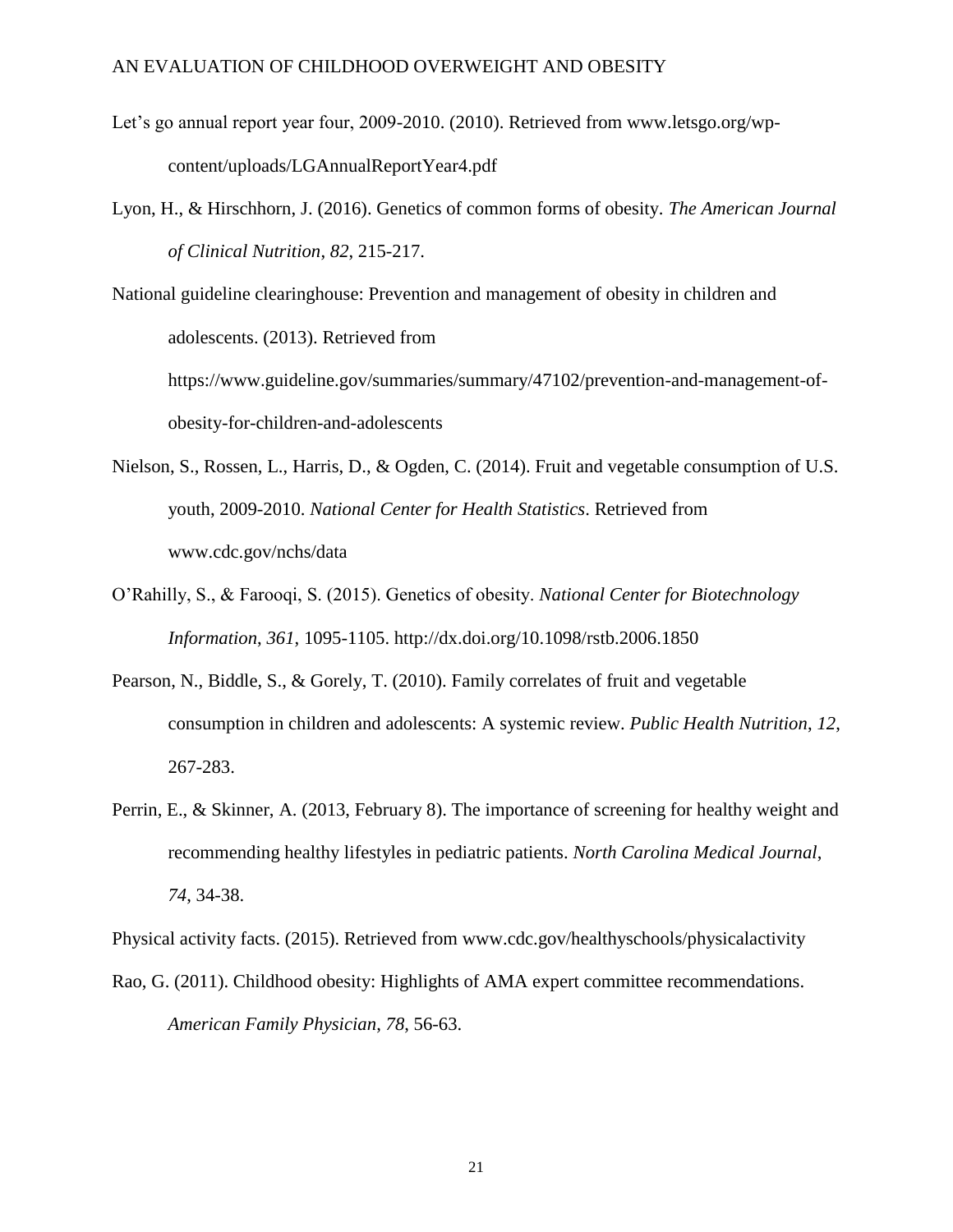- Reyes, I. (2015). Evaluation of the identification and evaluation of overweight and obesity in the pediatric clinic. *Medscape*, *29*, 9-14.
- Sesselberg, T., Klein, J., O'Conner, K., & Johnson, M. (2010). Screening and counseling for childhood obesity: Results from a national survey. *Journal of the American Board of Family Medicine*, *23*, 334-340.
- Silberberg, M., Carter-Edwards, L., Murphy, G., Mayhew, M., Kolasa, K., Perrin, E., ... Graham, C. (2012). Treating pediatric obesity in the primary care setting to prevent chronic disease: Perceptions and knowledge of providers and staff. *Pediatrics*, *73*, 1-13.
- Stunkard, A., Foch, T., & Hrubec, Z. (1986). A twin study of human obesity. *Journal of American Medical Association*, *256*, 51-54. http://dx.doi.org/10.1001/jama.256.1.51
- The healthcare costs of obesity. (2016). Retrieved from www.stateofobesity.org/healthcare-costsobesity
- Tremblay, M., & Goldfield, G. (2010). Primary care screening and brief counseling for overweight or mildly obese children does not improve BMI, nutrition or physical activity. *Evidenced-Based Medicine*, *15*.
- Vos, M., & Welsh, J. (2010). Childhood obesity: Update on predisposing factors and prevention strategies. *National Center for Biotechnology Information*, *12*, 280-287.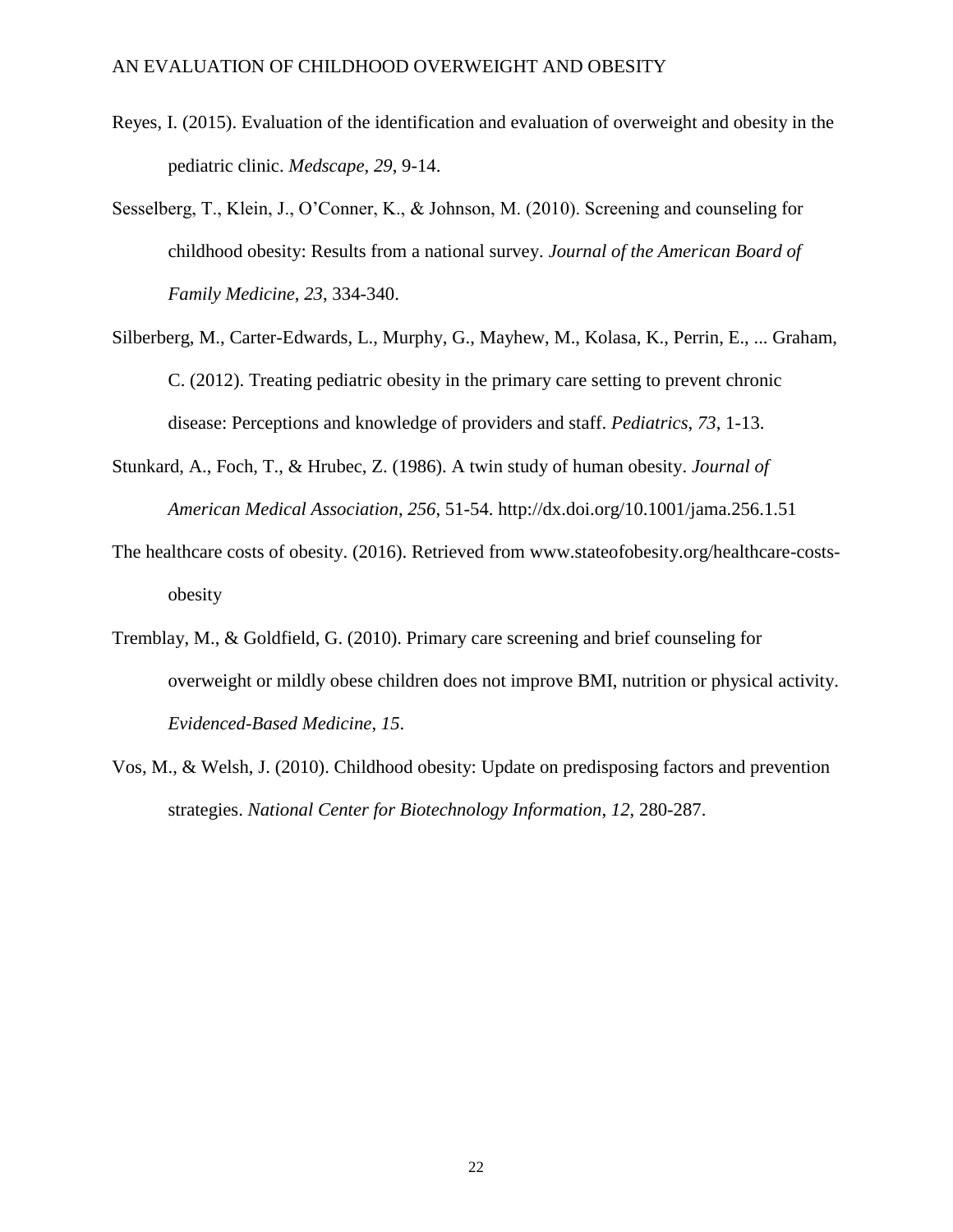| Table 1 |  |
|---------|--|
|---------|--|

*Descriptive summary of study sample* (*N* = 35)

| Variable                  | N(%)      |
|---------------------------|-----------|
| Age                       |           |
| 10                        | 9(26%)    |
| 11                        | 26 (74%)  |
| Sex                       |           |
| Male                      | 17 (49%)  |
| Female                    | 18 (51%)  |
| Ethnicity                 |           |
| White                     | 25 (72%)  |
| <b>Black</b>              | 4(11%)    |
| Hispanic                  | $0(0\%)$  |
| Other                     | 6 (17%)   |
| Primary Language          |           |
| English                   | 35 (100%) |
| <b>Primary Caregiver</b>  |           |
| Parent                    | 35 (100%) |
| Type of Medical Insurance |           |
| Private                   | 15 (43%)  |
| Medicaid                  | 20 (57%)  |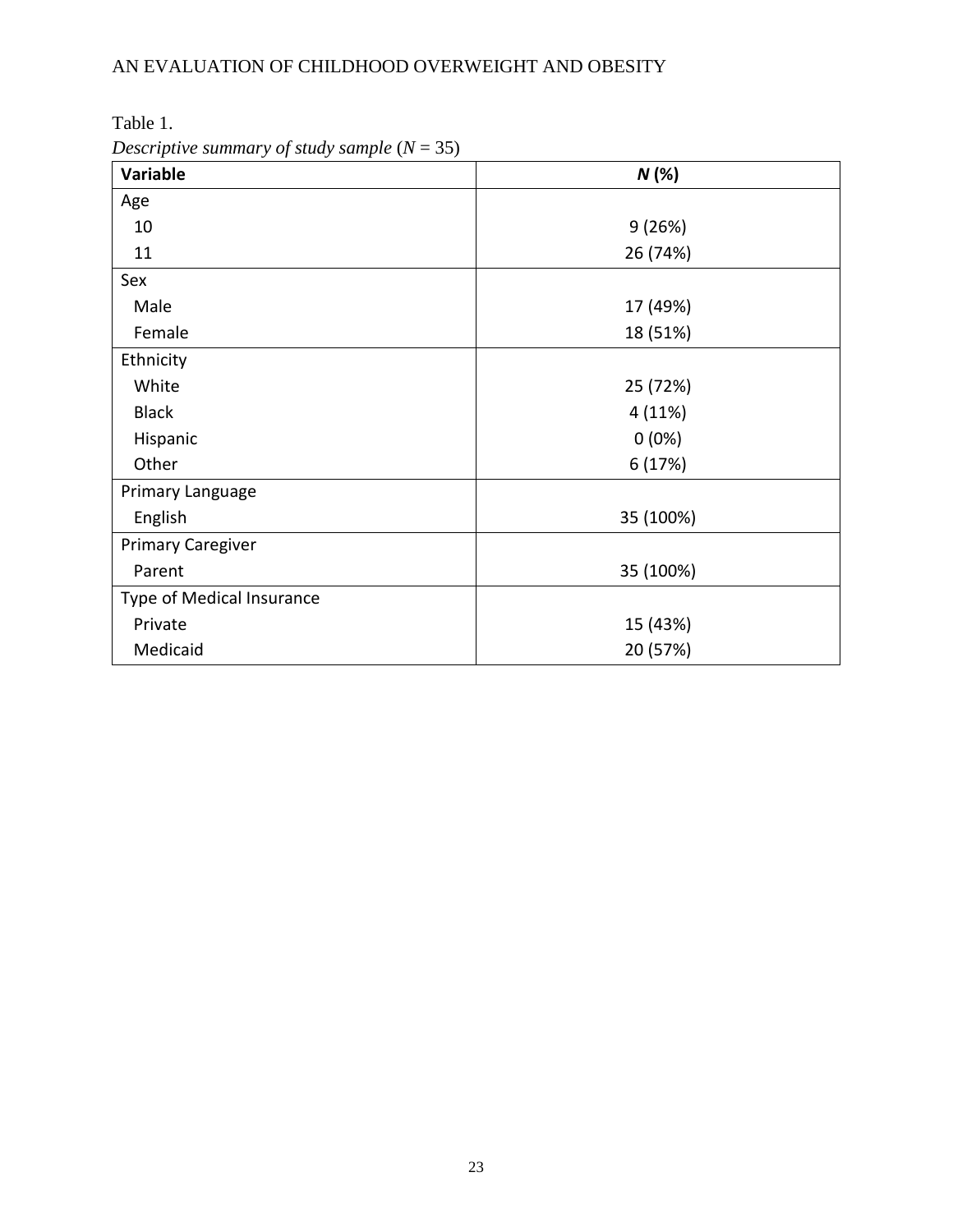Table 2.

*Documentation of family history of study sample* (*N*=35)

| Variable                         | N(%)      |
|----------------------------------|-----------|
| Family history of obesity        |           |
| None                             | 35 (100%) |
| Family history of hypertension   |           |
| None                             | 27 (77%)  |
| One Parent                       | 8(23%)    |
| Family history of hyperlipidemia |           |
| None                             | 33 (94%)  |
| One Parent                       | 2(6%)     |
| Family history of diabetes       |           |
| None                             | 29 (83%)  |
| One Parent                       | 5(14%)    |
| <b>Two Parents</b>               | 1(3%)     |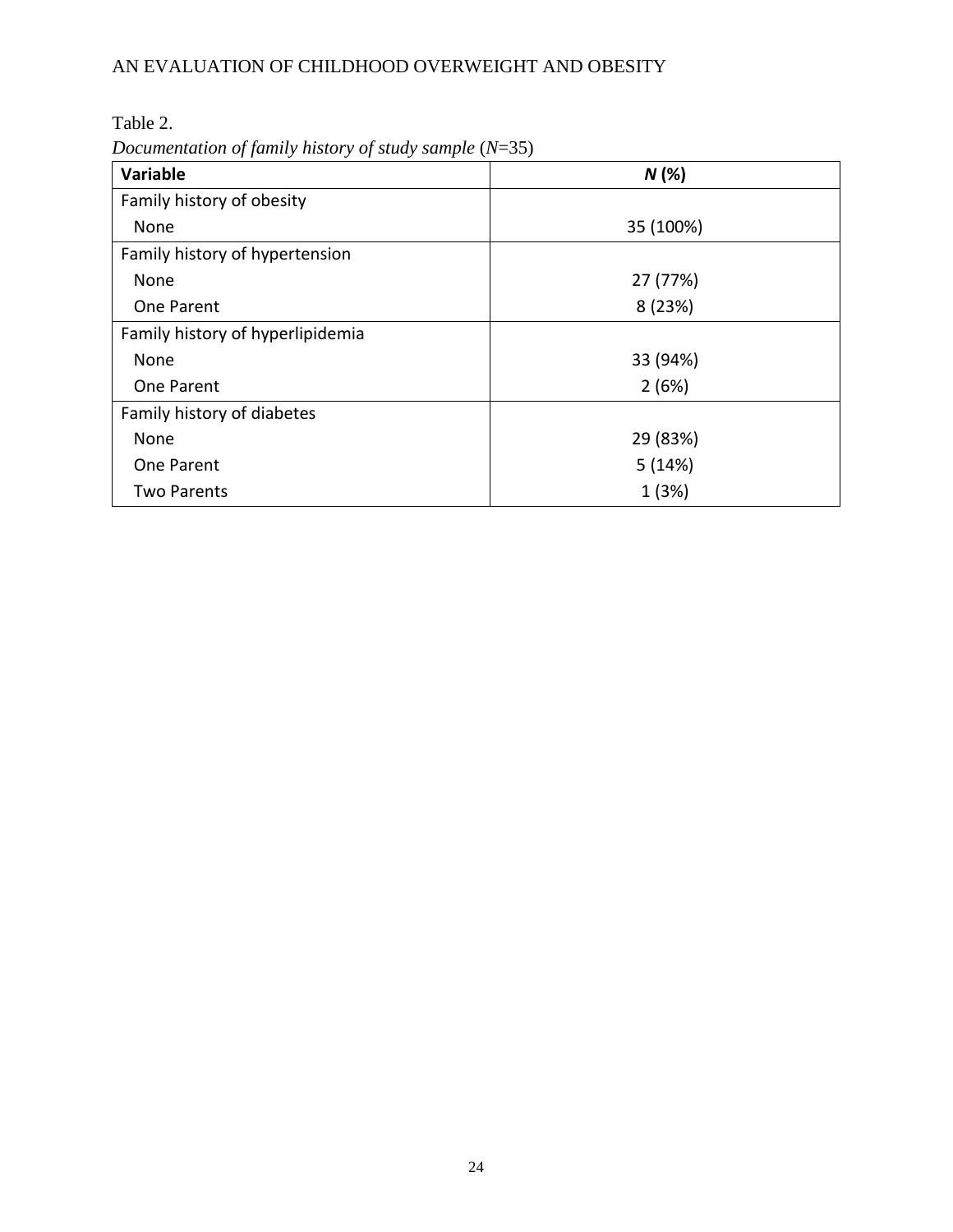*History evaluation of study sample* (*N*=35)

| <b>Variable</b>                                 | N(%)     |
|-------------------------------------------------|----------|
| Evaluation of sugar drink consumption           |          |
| Greater than or equal to 1 per day              | 2(6%)    |
| Amount not specified                            | 10 (28%) |
| Not evaluated                                   | 23 (66%) |
| Evaluation of fruit and vegetable consumption   |          |
| Less than 5 per day                             | 1(3%)    |
| Amount not specified                            | 21 (60%) |
| Not evaluated                                   | 13 (37%) |
| Evaluation of the amount of sleep per night     |          |
| Less than 8 hours per night                     | 1(3%)    |
| 8 hours or more per night                       | 14 (40%) |
| Amount not specified                            | 6(17%)   |
| Not evaluated                                   | 14 (40%) |
| Evaluation of the amount of screen time per day |          |
| 2 hours or less per day                         | 2(6%)    |
| Not evaluated                                   | 33 (94%) |
| Evaluation of the amount of activity per day    |          |
| Less than 1 hour per day                        | 1(3%)    |
| 1 or more hours per day                         | 1(3%)    |
| Amount not specified                            | 19 (54%) |
| Not evaluated                                   | 14 (40%) |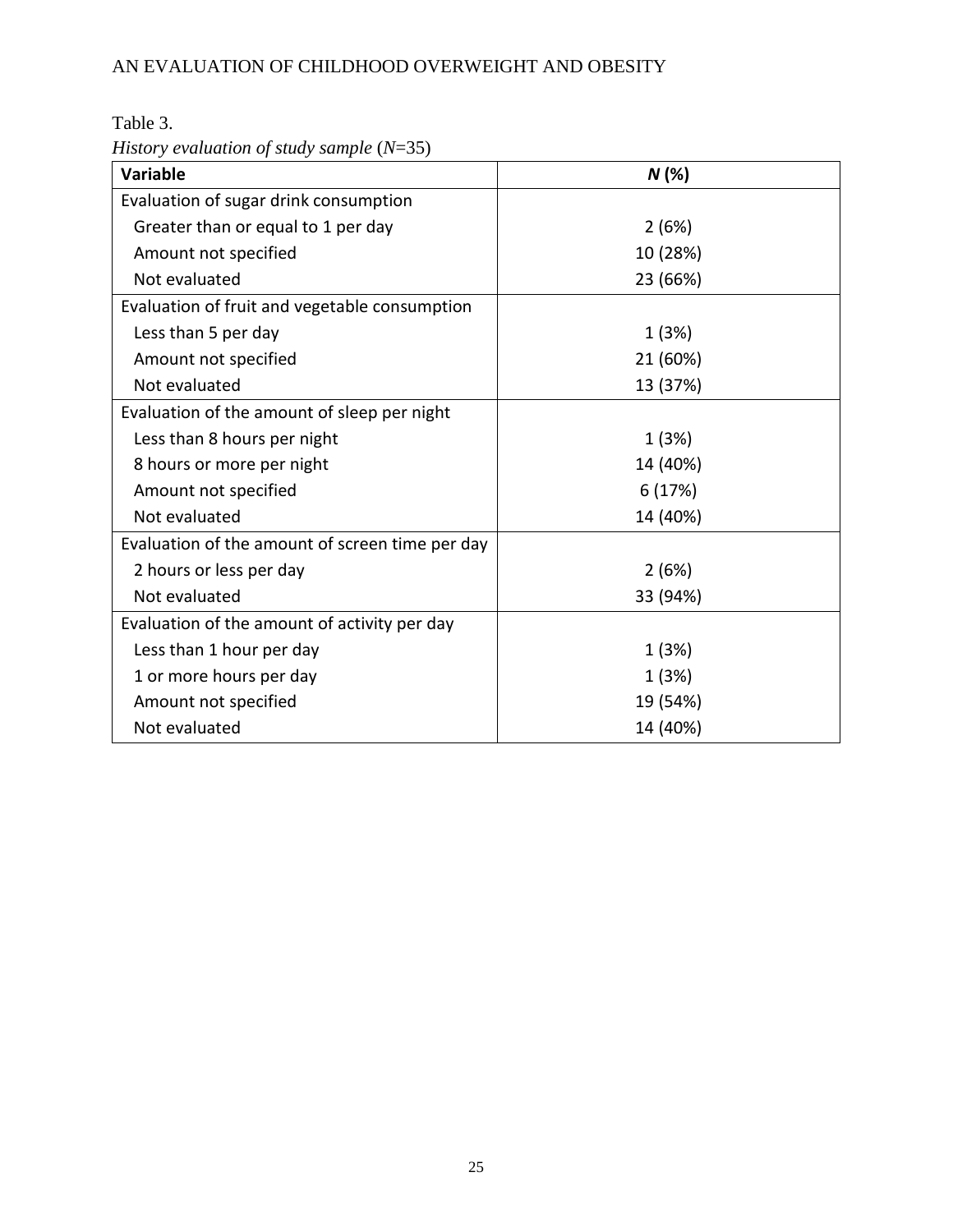Table 4.

*Medical assessment of study sample* (*N*=35)

| Variable                     | N(%)      |
|------------------------------|-----------|
| Assessment of blood pressure |           |
| Yes                          | 35 (100%) |
| Assessment of lipid profile  |           |
| No                           | 28 (80%)  |
| Yes                          | 7(20%)    |
| Assessment of blood glucose  |           |
| No                           | 29 (83%)  |
| Yes                          | 6(17%)    |